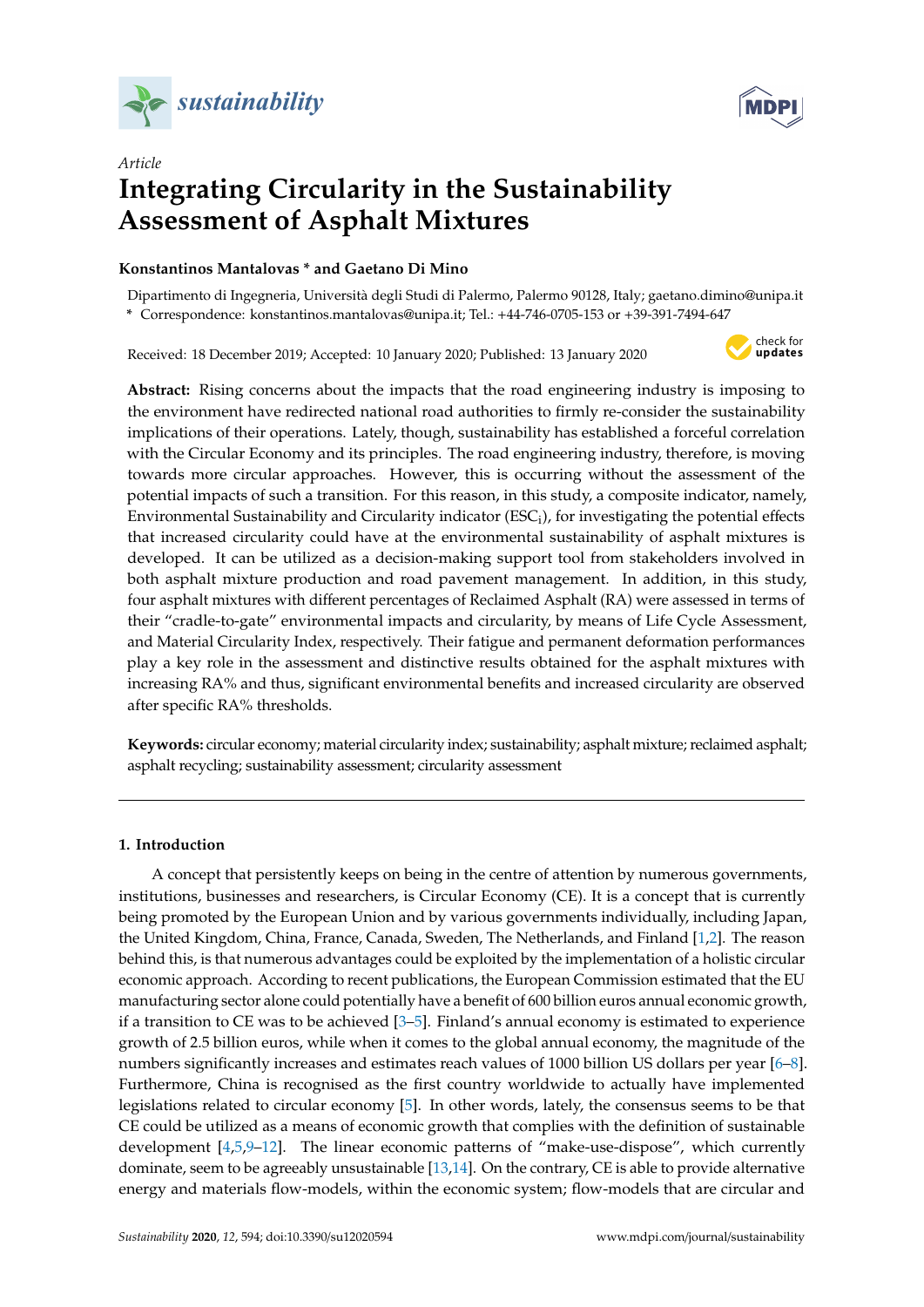opt to minimise waste production and maximise the service life of each and every material, service or product within a system [\[4](#page-13-4)[,15,](#page-14-6)[16\]](#page-14-7). The increasing demands for raw materials, the dependence on other countries, the increasing population and energy demand, and the impact on the planet, comprise the most crucial factors leading to the belief that shifting towards such an economic approach can have great advantages. They are not just limited to environmental gains, but instead, the adoption of CE seems able to deliver economic benefits as well, according to L. Frodermann [\[17\]](#page-14-8). According to Su et al. [\[13\]](#page-14-4) and Geng et al. [\[18\]](#page-14-9), the adoption of CE can lead to improved competitiveness of enterprises, more efficient use of materials and energy, increased competitive advantage, revenues from "waste" sales, and reduced environmental penalties. Park et al. [\[19\]](#page-14-10) and Preston et al. [\[20\]](#page-14-11) state that the implementation of CE can lead to more direct relationships with the consumers through collaborative consumption, while reducing the costs through the usage of recycled materials, the utilization of centralized waste management plans and the resale of used products, projecting a more positive corporate image. Sinkin et al. identified the benefits of CE as reduced costs through fewer waste inefficiencies, and increased firm value. Kienbaum Management Consulting [\[21\]](#page-14-12) published a report identifying the contribution of CE implementation as reduced costs through less waste pollution, reduced material and energy costs and competitive advantage. Additional income streams from the selling of refurbished products, reduced labour costs, enhanced customer value and differentiation, are the most important benefits of the CE according to Accenture [\[22\]](#page-14-13). Finally, through multiple publications of the Ellen MacArthur foundation (EMF), namely, "Towards the Circular Economy" [\[4\]](#page-13-4), "Towards a Circular Economy: Business Rationale for an Accelerated Transition" [\[9\]](#page-14-2) and "Towards the Circular Economy Vol.3: Accelerating the scale-up across global supply chains" [\[23\]](#page-14-14), the potential benefits of a transition to a CE in Europe are described as annual net material cost savings in the European economy; reduced labour and energy costs, and costs for carbon emissions, along with improved customer interaction and dependency on resource prices. Finally, reduced product complexity and simpler lifecycles with reduced warranty risks and improved product design could be achieved. It thus, becomes apparent that the transition to CE is essential and stakeholders along with governmental bodies should aim towards the support and acceleration of this transition.

Having reported the potential benefits of the implementation of the CE in an economic and environmental perspective, it becomes essential to also highlight some of the most important limitations that could be encountered towards the way of its implementation. Global economic systems are mostly linear. Around 75% of global energy production is based on non-renewable energy resources [\[1\]](#page-13-0). Non-renewable resources are extracted from nature, processed, used, exploited and then are dumped again back into nature in a harmful form [\[1\]](#page-13-0). Along these lines, although sustainable development is a worldwide objective, CE-type initiatives that have been executed and/or will be realized in the not so distant future, will consistently be local or regional at most. Moreover, there is not a global administrative instrument. Be that as it may, gradually—and obviously—step by step, the future could be shaped towards a change, projecting a global improvement aligned with the principles of CE and sustainability [\[1](#page-13-0)[,24\]](#page-14-15). Strongly rooted in environmental sustainability, the CE framework lacks an elaborated description of the social dimension of sustainability (e.g., the fulfilment of human needs, territorial implications). Its principles are primarily based upon a business perspective and strive equally for environmental and economic benefits. Social benefits are often omitted. Stahel has shown that additional manufacturing processes in a Circular Economy—e.g., refurbishing or recycling, demand more human labour, as these processes cannot often be standardized [\[8](#page-14-1)[,25\]](#page-14-16). Even if this can create employment opportunities, it is not guaranteed that the jobs are created locally. Moreover, people's basic needs at a global level may still be further undermined by abuses of power, unhealthy or unfair labour and living conditions or a disrespect of human rights. As such, the circular economy framework does not necessarily fulfil all the dimensions of sustainability [\[1\]](#page-13-0). To achieve a compatible fit, CE initiatives have to be analysed via means of global sustainability net gains in the long-term, before being implemented. When market patterns and their revolving clusters, networks, stakeholders, and the financial investments are directed towards CE, the resulting innovations will have many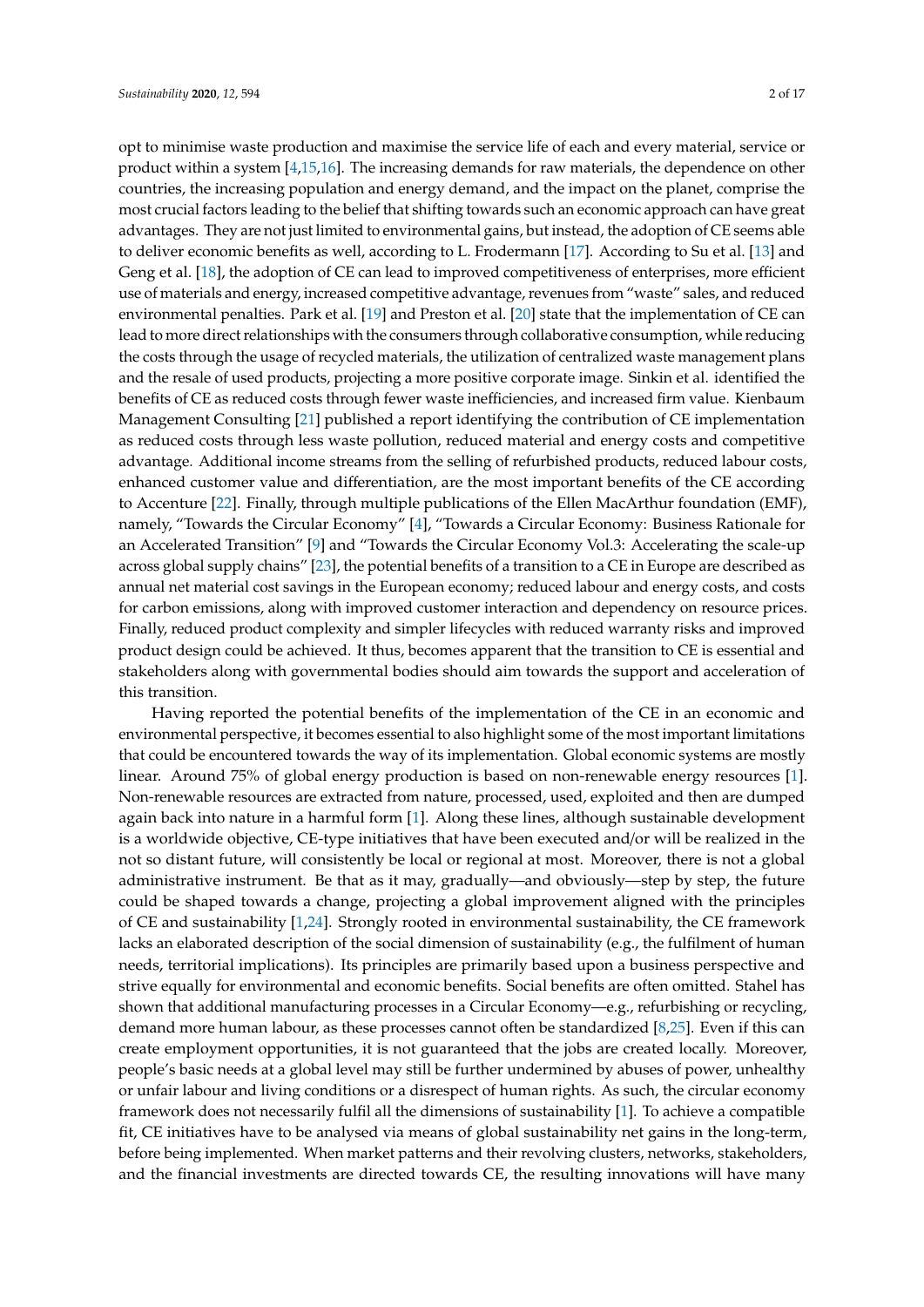difficulties to break through in the market. This would happen even if they were economically, ecologically, and socially superior to the prevailing technologies. In other words, the recycling market, just like any other market, has operational patterns, cultures and structures that have already been well-established. CE-based, high-value product reuse, remanufacturing and refurbishment, will have to compete with the aforementioned aspects, plus the managerial aspect of these actions. The economics and business logic of path dependency may prevent many of the emerging CE innovations from penetrating alternative markets [\[1\]](#page-13-0). The material and energy flows extracted from nature travel via many different non-interconnected parts within the economic production-distribution-consumption system before ending up as wastes and emissions within ecosystems. These flows do not necessarily respect pre-defined administrative, geographic, sectoral or organizational borders and/or system boundaries. Innovative business models including designing for multiple life cycles, functional economy and product-service systems have been proposed for the implementation of the CE. However, these have as a prerequisite interorganizational sustainability management. Cooperation is required between the supplier firm and the customer firm and between the producer and consumer [\[1](#page-13-0)[,6](#page-14-0)[,23](#page-14-14)[,26\]](#page-14-17). Circular material flows and renewable energy cascades exhibit a noteworthy opportunity towards more sustainable energy and material exploitation. And this is the case also in the context of entropy. The second law of thermodynamics suggests that all the CE-type initiatives should be thoroughly examined for their net environmental sustainability contribution on a global scale. A cyclic flow does not secure a sustainable outcome [\[1\]](#page-13-0). For instance, in the utilization of forest residues as a source for renewable energy and for replacing fossil fuel combustion, nutrient-rich vegetation parts are extracted from an ecosystem where they could support ecosystem health, biodiversity and forest growth. This process demands energy. The machine manufacturing process also requires energy and materials and produces wastes and by-products. Hence, the sustainability contribution of this circular process can be conflicting. Due to this, and the fact that sustainability can be characterized context-sensitive, it is imperative that CE-related initiatives and processes are carefully examined case-by-case [\[1](#page-13-0)[,10](#page-14-18)[,27,](#page-14-19)[28\]](#page-14-20).

Such initiatives in the sector of road engineering, which can be widely observed, are the recycling of reclaimed asphalt (RA), the extension of the service life of asphalt pavements through preventive maintenance, the utilization of wastes in the production of asphalt mixtures, the attempt of increasing the allowed percentage of recycled materials inside the asphalt mixtures [\[29\]](#page-14-21) and partially the prioritization of regenerative energy sources. Sometimes however, these practices are already being implemented by the national road authorities or the involved stakeholders not because they serve the principles of circular economy and are beneficial in terms of sustainability, but just because they are economically profitable; and by the rule of thumb are considered as best practices. Again, nothing has been published in terms of asphalt mixtures when it comes to legislative guidelines towards more circular asphalt mixtures. This however, has not stopped some individual stakeholders to move towards this direction. The company KRATON, for example, has moved forward by producing SYLVAROADTM RP1000; an additive derived from Crude Tall Oil (CTO), a renewable raw material, characterized as a by-product of the paper industry. It is able to increase the levels of RA incorporated into the asphalt mixtures while avoiding significant environmental burdens [\[10](#page-14-18)[,30\]](#page-14-22). Another noteworthy attempt towards more circular products has been made by Tarpaper Recycling, along with Super Asfalt. They have proposed the production of REC100. It is a mobile asphalt plant that ensures 100% utilization of the resources in roofing felt and asphalt waste, in order to produce asphalt mixtures incorporating 100% recycled resources. Finally, the world's first fully recycled road, has recently been developed and constructed by Eurovia, the VINCI subsidiary, that is specializing in the urban development and transportation infrastructure spheres. This was achieved via the utilization of a mobile continuous asphalt plant, TRX100%, which is capable of recycling up to 100% of asphalt aggregates.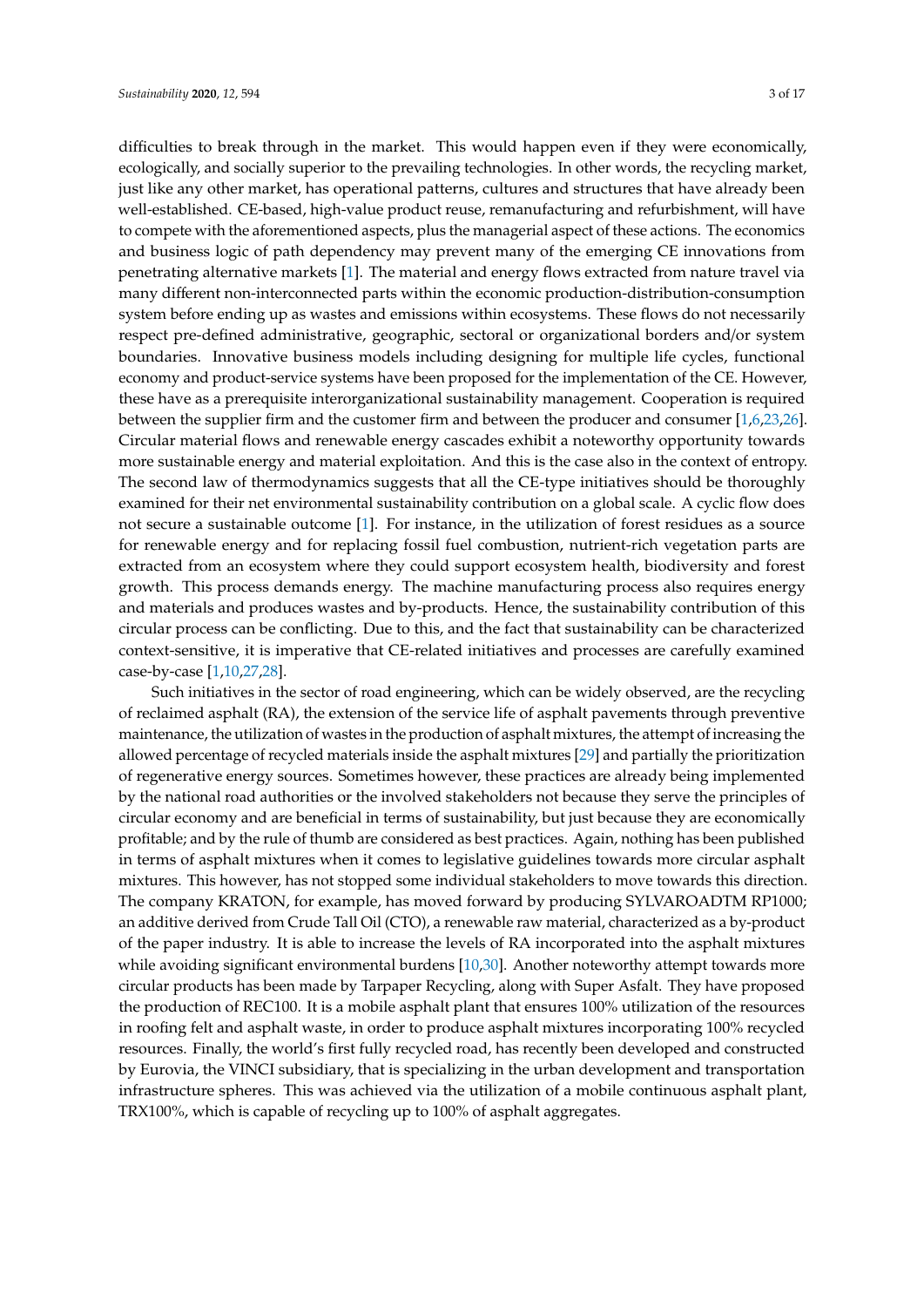#### **2. Scope and Objectives**

However, the effort of the pavement engineering industry towards more circular products has not yet been assessed in terms of its environmental impacts. In other words, as aforementioned, *CE-related initiatives should be carefully examined case-by-case; and in the context of asphalt mixtures,* a composite approach that can identify and evaluate the impacts of the asphalt mixtures' increased a composite approach that can identify and evaluate the impacts of the asphalt mixtures' increased circularity in the environment, needs to be adopted. An approach towards the integration of circularity within the framework of Life Cycle Sustainability Assessment has to be followed and supported.<br>--Hence, an integrated framework of environmental sustainability and circularity assessment of asphalt mixtures is developed in this study. A methodology of quantifying the combined environmental sustainability and circularity of asphalt mixtures, towards an increased uptake of the latter, is presented.<br>. Moreover, a case study, implementing the aforementioned framework has been orchestrated and undertaken. A brief representation of the concept developed and presented in this study can be seen in<br>— Figure [1.](#page-3-0) Schematic presentation of the components constituting the assessment methodology and composite indicator developed.

<span id="page-3-0"></span>

**Figure 1. <b>Figure 1.**  $\frac{1}{2}$  composite indicator developed. **Figure 1.** Schematic presentation of the components constituting the assessment methodology and

combined environmental sustainability and circularity of asphalt mixtures that incorporate reclaimed asphalt (RA), through the development of an analytical approach. It is worth highlighting at this point that the scope of this work, is limited in the assessment of the circularity and the environmental pillar of sustainability of the life cycles of asphalt mixtures. No previous attempts of the integration of circularity assessment within the sustainability assessment of asphalt mixtures have been recorded. Thus, naturally, the first step towards this integration is the combined assessment of the environmental impacts of the life cycle of asphalt mixtures along with their levels of circularity. However, the CE economy, or better, CE-related initiatives in the context of asphalt mixtures, seem to be significantly more influential on the environmental pillar of sustainability than the social or economic pillars [1]. This is why, the first attempt for the aforementioned integration, was decided to be the development of a parameter that is able to address the change in environmental impacts of asphalt mixtures while their levels of circularity are fluctuating; addressing in this way the environmental pillar of sustainability. In detail, perceivably, the results of the Life Cycle Assessment (LCA) study of the The purpose of this work is to provide a methodological approach able to quantify and evaluate the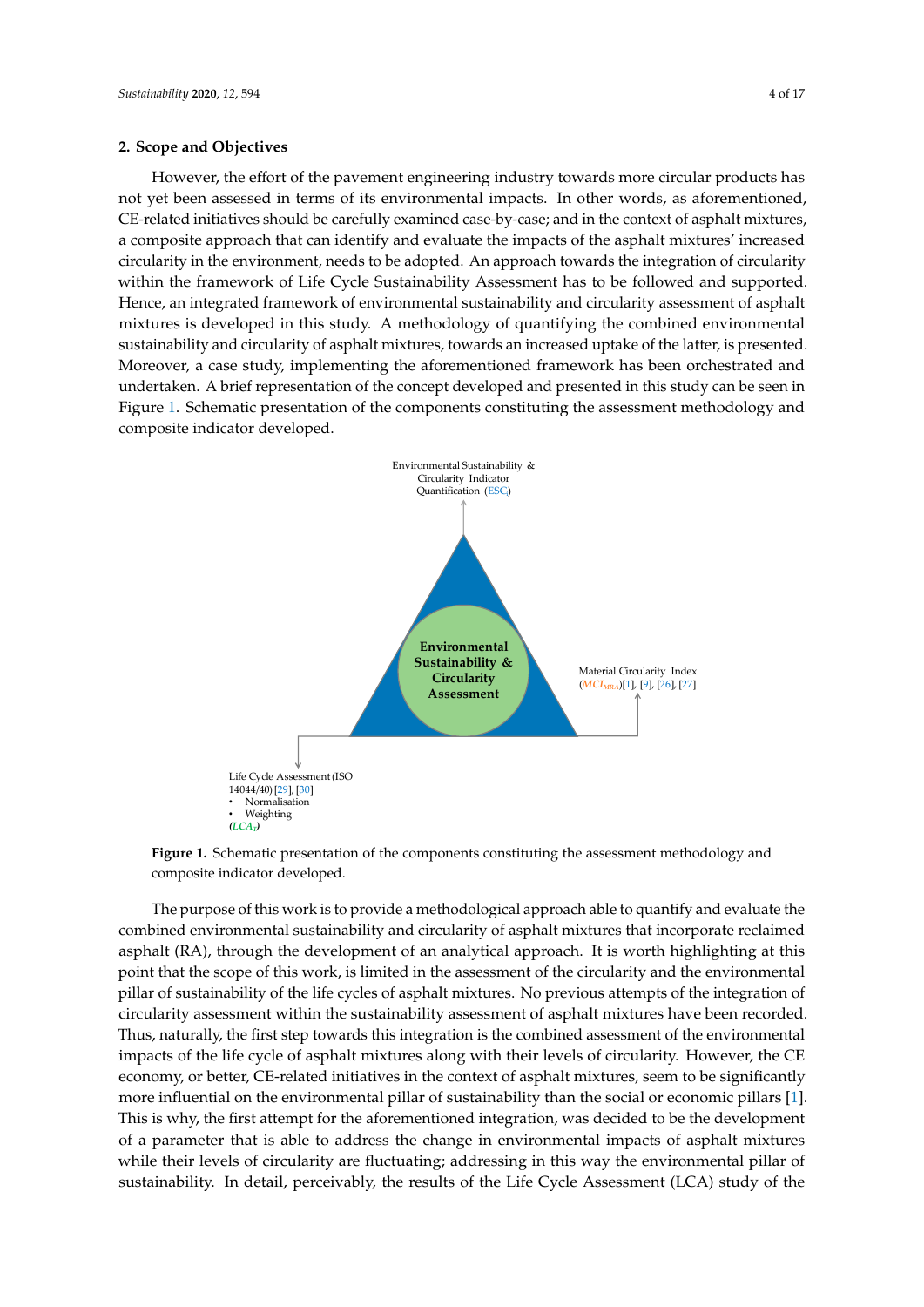production of an asphalt mixture can project the environmental relevance of the production process of the mixture itself, while on the other hand the Material Circularity Index (MCI) is able to provide an end-product label that characterizes the final product itself. Thus, when combined, LCA and MCI are able to provide a holistic assessment on both the final product and the process through which it was produced. To do so, a case study has been developed and undertaken in order to shed light on the underlying processes of developing this indicator. Firstly, the environmental impacts of four different asphalt mixtures that contain 0%, 30%, 60%, and 90% RA, respectively, were quantified, via the utilization of the LCA framework. Secondly, the product MCI of the very same asphalt mixtures was quantified, by using the methodology developed by the EMF [\[28\]](#page-14-20) and specifically tailored for the context of asphalt mixtures by Mantalovas and Di Mino [\[10\]](#page-14-18). Finally, the composite indicator of environmental sustainability and circularity that has been developed, was implemented in order to rank the four different alternatives. The usefulness of this assessment is inextricably correlated with the understanding of the underlying importance of the sustainability and circularity assessment coupling. As mentioned above, in some cases and under specific circumstances, a CE-related initiative could be unsustainable. The implementation of this methodology to asphalt mixtures could lead to increased awareness of national road authorities and stakeholders belonging to the sphere of road engineering and the management sector, about the level of their businesses' circularity and environmental sustainability and could eventually constitute a tool for the involved decision-makers for evaluating how environmentally sustainable their circular practices and choices are. Finally, this methodology, along with the indicator developed is not geographically restricted and is widely applicable even on an extended geographical scale.

# <span id="page-4-0"></span>**3. Methods**

#### *3.1. Life Cycle Assessment of Asphalt Mixtures with Reclaimed Asphalt*

Firstly, in order to quantify the environmental impacts of the production of the asphalt mixtures with reclaimed asphalt under study, defined in Section [4,](#page-6-0) the framework of LCA was utilized. LCA is a potent tool, able to provide an insight into the environmental impacts of a product, service or process during its whole life. It is widely utilized as a decision-making support tool amongst national road authorities and it is able to provide a comparative ranking between different designs or material alternatives. It is a framework that has been standardized [\[31](#page-15-0)[,32\]](#page-15-1) and there are also Environmental Product Declarations (EPDs) and Product Category Rules (PCRs) when it comes to asphalt mixtures [\[33,](#page-15-2)[34\]](#page-15-3). In this study, the approach adopted for the LCA exercise was "cradle-to-gate", since the analysis is focusing on asphalt mixtures as end-products. Moreover, a declared unit was defined instead of a functional unit since asphalt mixtures agreeably do not exhibit a function during their "cradle-to-gate" life cycle stage, according to EN 15804 and the PCRs for asphalt pavements and mixtures of the European Asphalt Pavement Association (EAPA) and the National Asphalt Pavement Association (NAPA), respectively [\[34](#page-15-3)[–36\]](#page-15-4).

## *3.2. Product Level Material Circularity Index of Asphalt Mixtures with Reclaimed Asphalt (MCIMRA)*

Secondly, the quantification of the product level Material Circularity Index of the examined asphalt mixtures with RA became possible with the utilization of the methodology developed by the EMF and adjusted for asphalt mixtures with RA by Mantalovas and Di Mino [\[10,](#page-14-18)[28\]](#page-14-20). The basis of the methodology can be seen in Figure [2](#page-5-0) The definitions of the parameters/inputs required for the quantification of the Material Circularity Index that can be seen if Figure [2](#page-5-0) can be found in Table 5.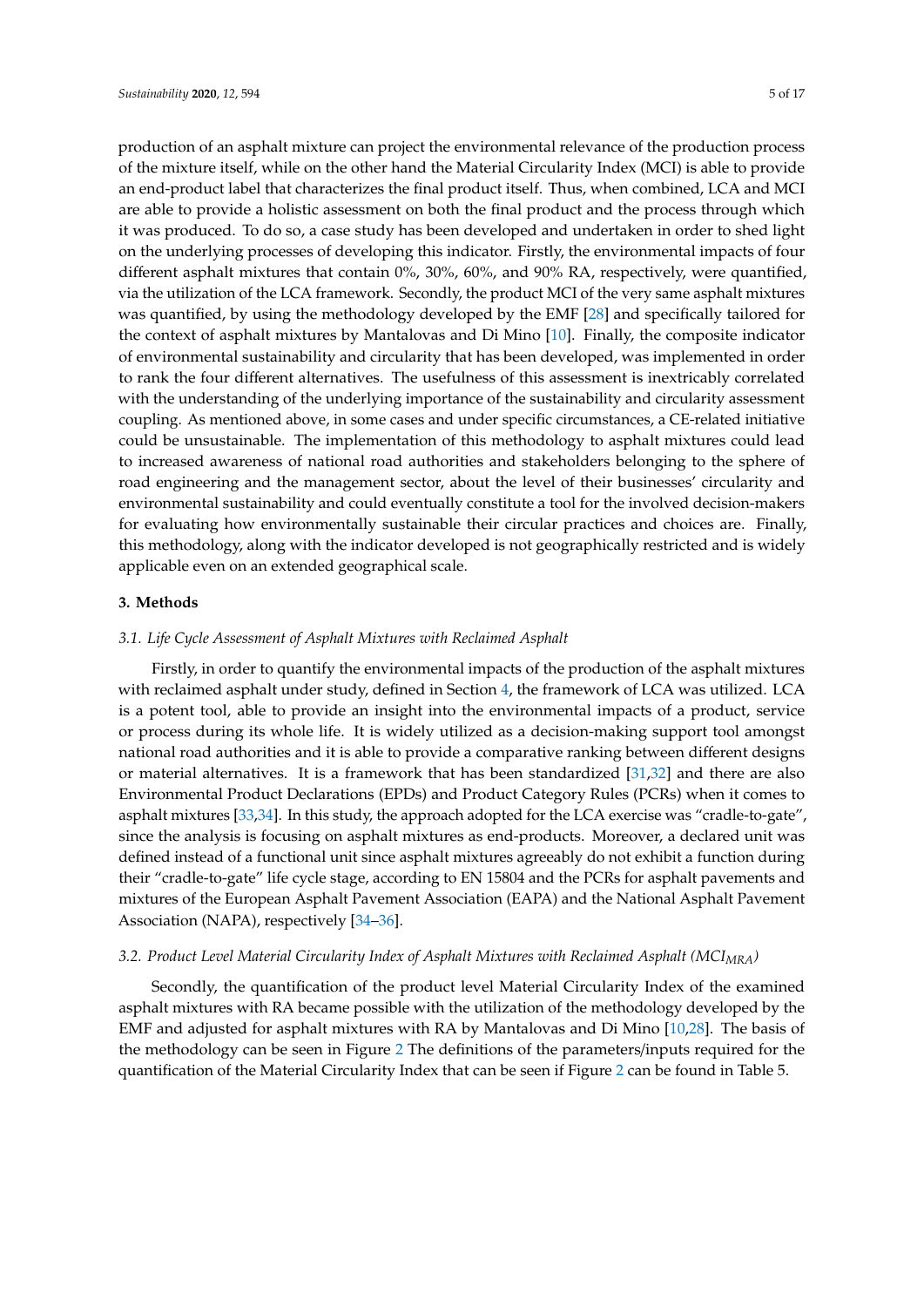<span id="page-5-0"></span>

**Figure 2.** Workflow followed for the quantification of the product level Material Circularity Index **Figure 2.** Workflow followed for the quantification of the product level Material Circularity Index (after Mantalovas and Di Mino, 2019 [\[10\]](#page-14-18)).

Compared to the original methodology based on the EMF framework, the quantification of the Compared to the original methodology based on the EMF framework, the quantification of the utility factor [X] now incorporates two types of mechanical performances of the end-products, utility factor [X] now incorporates two types of mechanical performances of the end-products, namely, the asphalt mixtures. These are the resistance to fatigue and the resistance to permanent deformation. By considering both of the aforementioned performances, widely accepted as key drivers for the design of asphalt mixtures, the utility factor is capable of comprehensively describing the behavior of the asphalt mixtures during their service life [\[37\]](#page-15-5). Thus, the product level Material Circularity Index of asphalt mixtures with RA (MCI<sub>MRA</sub>) is also taking under consideration technical aspects of the mixtures. In order to do so, laboratory tests were conducted to assess the behavior of the investigated asphalt mixtures in terms of fatigue and permanent deformation resistance; the test themselves and their results are described in Section  $4.3.1$ .

# <span id="page-5-1"></span>*3.3. Development of the Environmental Sustainability and Circularity Assessment Indicator (ESCi) 3.3. Development of the Environmental Sustainability and Circularity Assessment Indicator (ESC<sup>i</sup> )*

Finally, having quantified the environmental impacts of the "cradle-to-gate" life cycle stage of examined products, i.e., the asphalt mixtures with RA, and their Material Circularity Index, the final examined products, i.e., the asphalt mixtures with RA, and their Material Circularity Index, the miant step is the definition of the indicator able to assess their combined circularity and environmental step is the definition of the indicator able to assess their combined circularity and environmental substantial since the sustainability, under a closed-loop product system perspective. This was deemed essential since the sustainability, under a closed-loop product system perspective. This was deemed essential since the framework of LCA is not taking under consideration the circularity of the end-product, and the framework of LCA is not taking under consideration the circularity of the end-product, and the framework of the MCIMRA quantification is not considering the environmental impacts of the framework of the MCIMRA quantification is not considering the environmental impacts of the corresponding production process. Thus, it appears necessary, for a decision-making friendly indicator corresponding production process. Thus, it appears necessary, for a decision-making friendly that can rank different alternatives in terms of their intertwined environmental sustainability and indicator that can rank different alternatives in terms of their intertwined environmental circularity, to be developed. As mentioned before, attempts to improve the circularity of asphalt sustainability and circularity, to be developed. As mentioned before, attempts to improve the mixtures, might end up exhibiting adverse effects for the environment; and oppositely, attempts to mixtures, might end up exhibiting adverse ences for the environment, and oppositely, attempts to reduce the environmental impacts of the production of asphalt mixtures could potentially lead to decreased circularity [\[1](#page-13-0)[,38\]](#page-15-6). For this very reason, the indicator developed has as its base value the  $\frac{1}{3}$ . For this very reason, the indicator developed has as no base and the indicator developed has as as as as as as  $\frac{1}{3}$ . aggregated, normalized and weighted LCA results (LCA<sub>T</sub>) to the power of the value (1-MCI<sub>MRA</sub>). Finally, having quantified the environmental impacts of the "cradle-to-gate" life cycle stage of the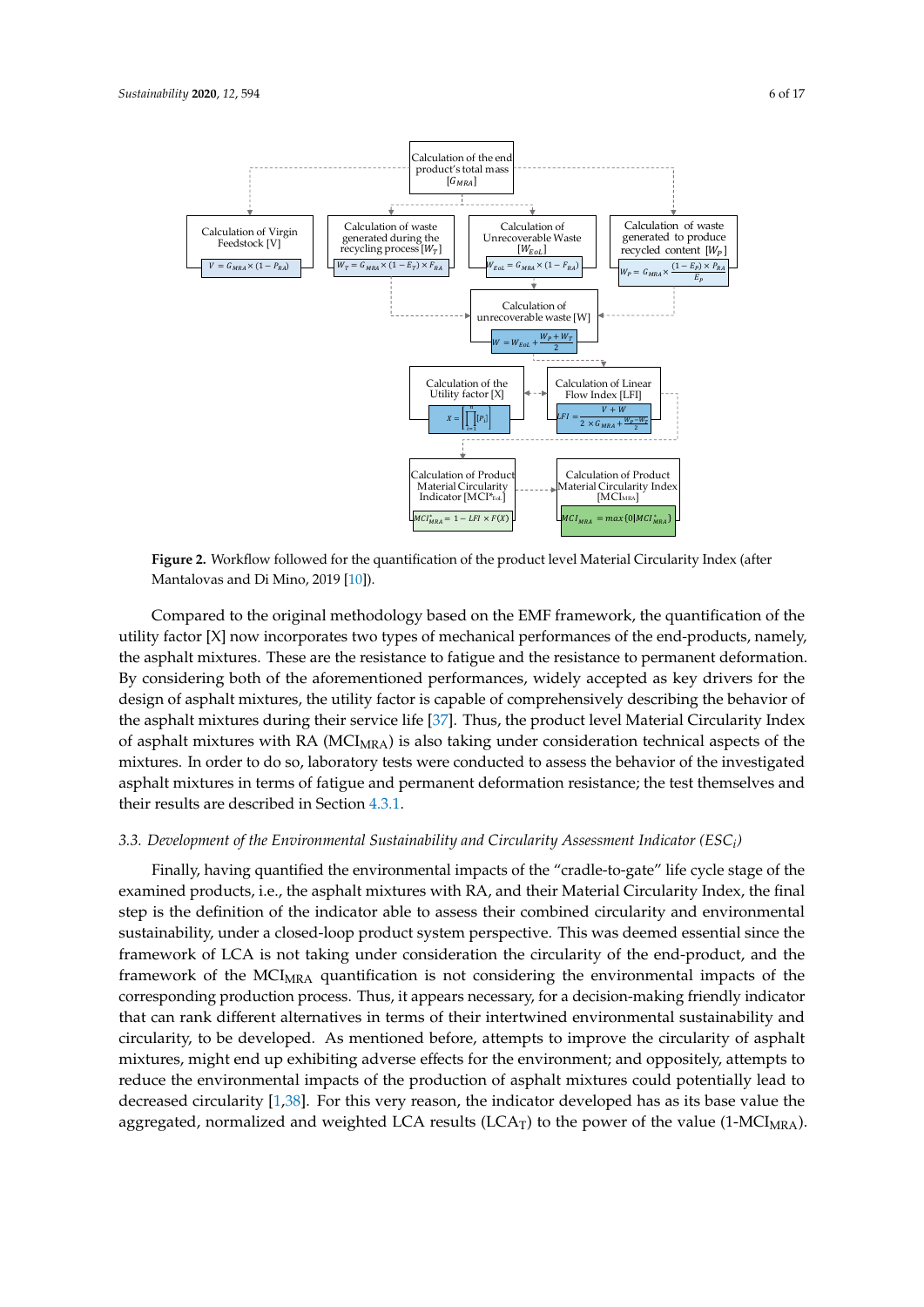It actually thus, proposes the weighting of the aggregated environmental impacts of an asphalt mixture's production, by its circularity level. The formula describing the indicator can be seen below:

$$
\text{ESCi} = \frac{1}{LCA_T^{(1-MCI_{MRA})}} \times 100\tag{1}
$$

In order to calculate the Environmental Sustainability and Circularity Indicator, as described in the previous chapters, the environmental impacts of the examined product and its' Material Circularity Index have to be quantified. In order to do so, the environmental impacts quantified via the conduction of an LCA exercise, have to be converted to a single unitless number through a reductive process. The suggested process is constituted by two sub-processes; the utilization of normalization and weighting; two optional elements of the Life Cycle Impact Assessment phase of an LCA, as described in the International Standard ISO 14044 [\[39\]](#page-15-7). Normalization is the calculation of the magnitude of the category indicators results relative to reference information. Thus, it is able to assist with the communication of the information on the relative significance of the indicator results [\[32](#page-15-1)[,39\]](#page-15-7). Weighting is the process of converting the impact category indicators' results by utilizing numerical factors and it allows for further aggregation of the converted indicators [\[32](#page-15-1)[,39\]](#page-15-7). Consequently, the combined normalization and weighting can ultimately provide a single unitless number  $(LCA_T)$  that describes the magnitude of the environmental impacts of a product and enables the comparison between different alternatives. In other words, this methodology can be used as a tool to rank different alternatives of asphalt mixtures with RA, in terms of their environmental sustainability and circularity. The higher the value of the indicator for an alternative, the more preferable it is compared to the lower-ranked ones. An essential aspect of this methodology is that both types of assessment, environmental sustainability and circularity, are following identical system boundaries. Thus, the product system under study for the quantification of the environmental impacts of the asphalt mixtures is identical with the corresponding product system used to quantify the Material Circularity Index. This is an important consideration, that enables the incorporation of both assessments' outcomes into one single indicator.

#### <span id="page-6-0"></span>**4. Case Study and Results**

### *4.1. Definition of the Case Study*

In order to demonstrate the usefulness and functionality of the developed indicator and provide an insight into how it ought to be utilized in a comparative approach, a case study has been defined and undertaken. In this study, four different asphalt mixtures for wearing courses are analyzed in terms of their environmental impacts (LCA<sub>T</sub>), Material Circularity Index (MCI<sub>MRA</sub>) and ultimately environmental sustainability and circularity indicator ( $\text{ESC}_i$ ). As the baseline of the comparison, a conventional asphalt concrete mixture with nominal grain size of 20 mm with 0%RA (AC20) was selected and the rest of the alternatives were defined as three asphalt concrete mixtures with 20 mm nominal grain size, containing 30%, 60% and 90% RA, respectively [\[29,](#page-14-21)[40](#page-15-8)[–44\]](#page-15-9). The asphalt mixtures were designed according to the ANAS (Italian National Road Authority) specification, which is followed for the asphalt mix designs in Italy [\[45\]](#page-15-10) and were produced in Catania, Italy. The description of the asphalt mixtures under study can be seen in Table [1.](#page-6-1)

<span id="page-6-1"></span>**Table 1.** Specifications and recipes of the investigated asphalt mixtures.

| Mixture                | $0\%$ RA | 30% RA                                                                                         | $60\%$ RA | 90% RA |
|------------------------|----------|------------------------------------------------------------------------------------------------|-----------|--------|
| Definition             |          | Asphalt mixture for wearing courses, Type A<br>grading band, following the ANAS specifications |           |        |
| Coarse aggregates [Kg] | 505.5    | 399.69                                                                                         | 238.4     | 88.5   |
| Fine aggregates [Kg]   | 368.1    | 223.4                                                                                          | 95.8      |        |
| Filler [Kg]            | 65.4     | 36.4                                                                                           | 38.5      | -      |
| Virgin Bitumen [Kg]    | 61       | 40.51                                                                                          | 27.3      | 11.5   |
| RA [Kg]                | $\Omega$ | 300                                                                                            | 600       | 900    |

The values refer to a total of 1tonne of asphalt mixture produced.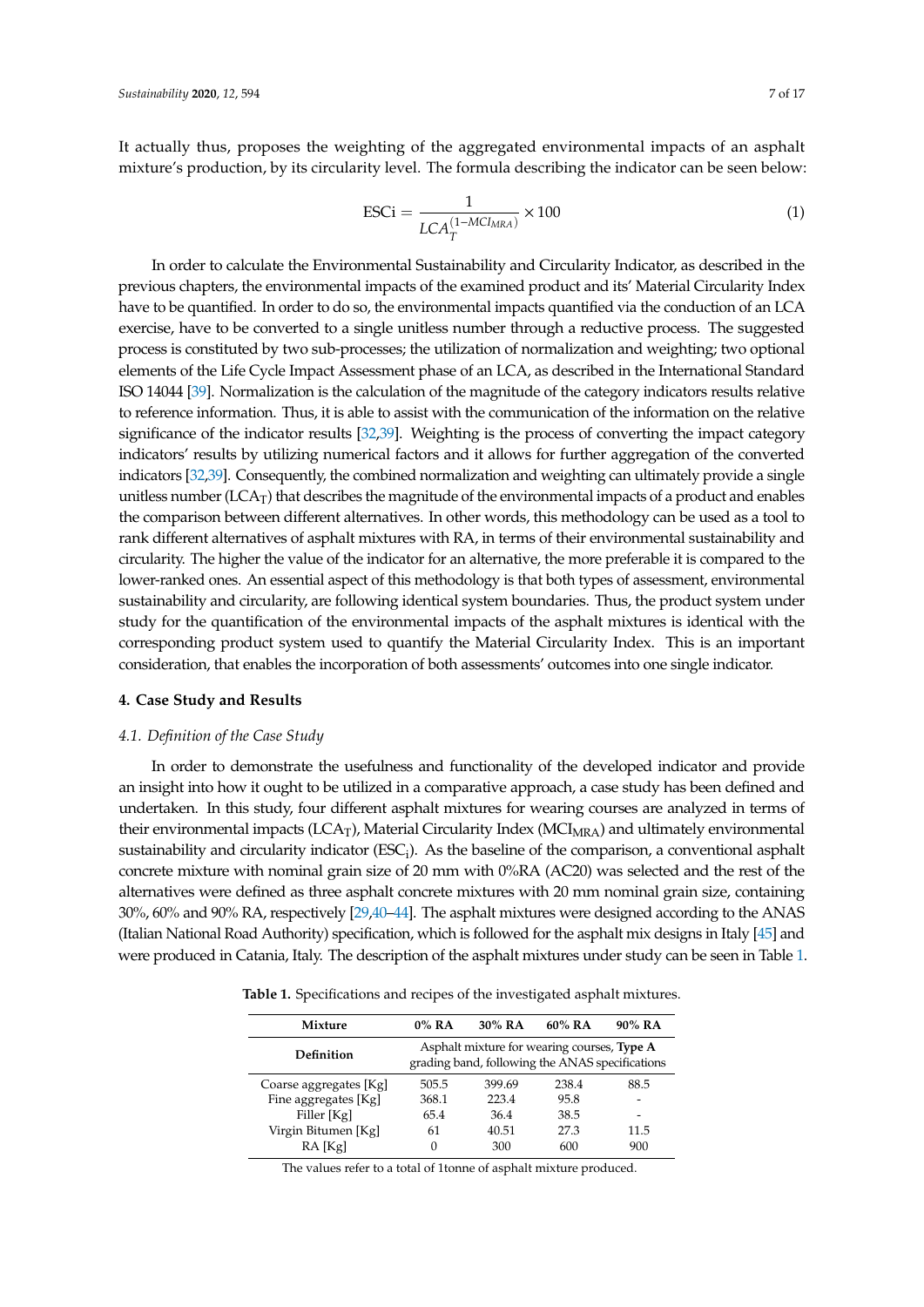Moreover, the transport distances of the raw materials from the quarry to asphalt mixing plant were 23 km for the coarse and fine aggregates, and the filler; 35 km for the bitumen, while for the RA, the transport distance has been considered 0Km. This assumption encompasses two considerations. Firstly, the transport distance and the impacts of the transportation itself, between the site where the asphalt layer was milled and the asphalt mixing plant, was already considered at the end of life stage of the previous life cycle of the asphalt pavements. Secondly, the RA after being produced through milling was transported and stored inside the very same mixing plant, where the production of the asphalt mixtures took place, setting thus the transport distance 0 km. Finally, in Table [2,](#page-7-0) the energy and fuel requirements for the production of 1tonne of each mixture can be seen. Finally, considering the utilization of RA, according to the EAPA's guidance document for preparing PCR and EPD for asphalt mixtures [\[34\]](#page-15-3), the energy requirements for the screening and processing of 1tonne of RA was assumed as 47 MJ/t.

| Mixture            | $0\%$ RA | 30% RA | 60% RA | 90% RA |
|--------------------|----------|--------|--------|--------|
| Electricity [MJ/t] | 23       | 17.02  | 11.3   | 8.9    |
| Diesel [Kg/t]      | 7.8      | 7.1    | 6.6    | 6.2    |
| Heating Oil [Kg/t] | 7.3      | 5.4    | 4.38   | 3.86   |
| Natural Gas [Kg/t] | 0.95     | 0.81   | 0.67   | 0.54   |

<span id="page-7-0"></span>**Table 2.** Energy and fuel requirements for the production of the asphalt mixtures [\[46–](#page-15-11)[49\]](#page-16-0).

## *4.2. Quantifying the Environmental Impacts of the Asphalt Mixtures through Life Cycle Assessment*

## 4.2.1. Goal and Scope

After the definition of the asphalt mixtures used in the case study, the LCA exercise was undertaken. As mentioned in Section [3,](#page-4-0) the LCA was conducted following the ISO 14040 and 14044. The software and databases utilized were Gabi ts, by Thinkstep—a Sphera company—and Gabi Professional and Ecoinvent 3, respectively. The data for the completion of the LCA was secondary data, acquired by EPDs, PCRs and reputable literature sources [\[46](#page-15-11)[–49\]](#page-16-0). The goal of the study is to quantify the environmental impacts of the predefined asphalt mixtures following a "cradle-to-gate" approach, to normalize and weight them, for use in the quantification of the  $\text{ESC}_i$ . The impact assessment methodology utilized was the ReCiPe 2008 (H), along with its EndPoint Normalization [Europe, including biogenic carbon (person equivalents)], and EndPoint Weighting [(H/H) including biogenic carbon (person equivalents)] methodologies [\[50\]](#page-16-1).

## 4.2.2. System Boundaries and Declared Unit

The system boundaries of the product systems under study were defined as the production of the asphalt mixtures, namely Product Stage A1–A3. This stage includes the extraction of raw materials, their transport to the asphalt mixing plant and the production of the final asphalt mixtures. The system boundaries' definition was conducted according to the EAPA and NAPA guidelines, and the EN 15804 specifications [\[34](#page-15-3)[,35](#page-15-12)[,51\]](#page-16-2). A more detailed representation of the system boundaries can be seen in Figure [3.](#page-8-0)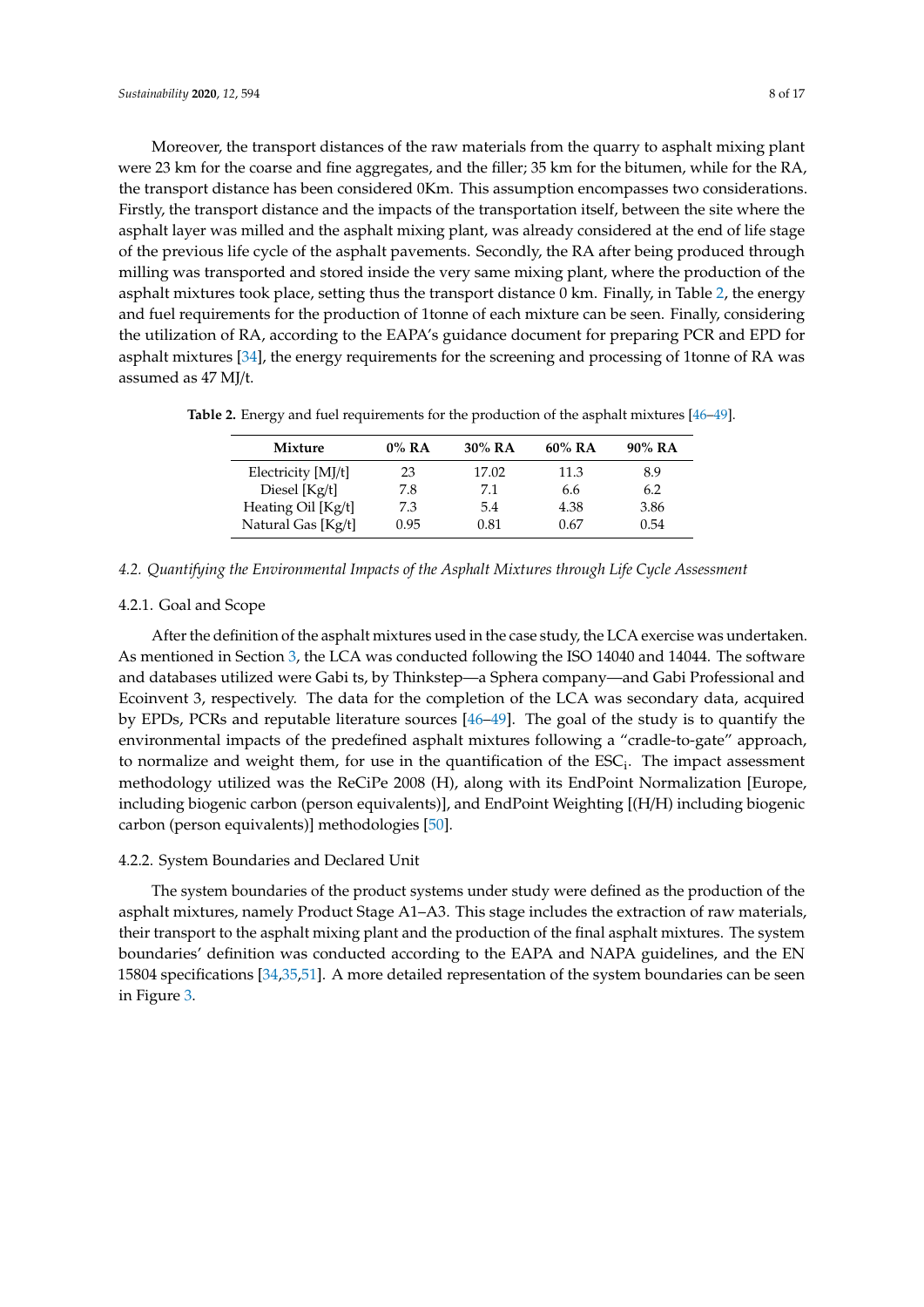<span id="page-8-0"></span>

**Figure 3.** System boundaries of the investigated product systems. **Figure 3.** System boundaries of the investigated product systems.

exercise, according to EAPA and NAPA guidelines and the EN 15804 specifications [\[34,](#page-15-3)[35,](#page-15-12)[51\]](#page-16-2), is 1tonne  $\epsilon$  exercises, and  $\epsilon$  and  $\epsilon$  and  $\epsilon$  and  $\epsilon$  is  $\epsilon$  is  $\epsilon$  is  $\epsilon$  is  $\epsilon$  is  $\epsilon$  is  $\epsilon$  is  $\epsilon$  is  $\epsilon$  is  $\epsilon$  is  $\epsilon$  is  $\epsilon$  is  $\epsilon$  is  $\epsilon$  is  $\epsilon$  is  $\epsilon$  is  $\epsilon$  is  $\epsilon$  is  $\epsilon$  is  $\epsilon$  is  $\epsilon$  is  $\epsilon$  i of produced asphalt mixture. Finally, since the adopted approach is "cradle-to-gate", the declared unit defined for the LCA

### <span id="page-8-3"></span>4.2.3. Normalized and Weighted Results of the LCA

4.2.3. Normalized and Weighted Results of the LCA along with the normalization and weighting of the final outcomes of the impact category indicators. The results are summarized in Table [3.](#page-8-1) As mentioned before, the methodologies utilized for the normalization and weighting were:  $\frac{1}{2}$ Having defined the case study and acquired all the required data, the LCA exercise was conducted,

- ReCiPe2008 (H): EndPoint Normalization [Europe, including biogenic carbon (person ReCiPe2008 (H): EndPoint Normalization [Europe, including biogenic carbon (person equivalents)];
- <span id="page-8-1"></span>• ReCiPe2008 (H): EndPoint Weighting [(H/H) including biogenic carbon (person equivalents)].

| Mixture   | $LCA_T$ |
|-----------|---------|
| $0\%$ RA  | 18.10   |
| 30% RA    | 12.90   |
| $60\%$ RA | 9.32    |
| $90\%$ RA | 5.71    |

**Table 3.** Normalized and weighted results of the LCA exercise. **Table 3.** Normalized and weighted results of the LCA exercise.

It is worth mention  $\frac{1}{2}$  is worth mention  $\frac{1}{2}$  for the normalization and weighting factors  $\frac{1}{2}$  for  $\frac{1}{2}$  for  $\frac{1}{2}$  for  $\frac{1}{2}$  for  $\frac{1}{2}$  for  $\frac{1}{2}$  for  $\frac{1}{2}$  for  $\frac{1}{2}$  for  $\frac{1}{2}$ found in the official document describing the ReCiPe 2008 life cycle impact assessment methodology [\[50\]](#page-16-1). It is worth mentioning, for transparency reasons, that the normalization and weighting factors can be

90% RA 5.71

# <span id="page-8-2"></span>4.3. Quantifying the Product Level Material Circularity Index of the Asphalt Mixtures

Moving on to quantify the product level Material Circularity Index of the predefined asphalt a methodology based on the EMF, with the exception that it also incorporates within the Utility factor [X] of the end-products, the asphalt mixtures in this case, their fatigue and permanent deformation resistance. In other words, the utility factor, is now calculated through a two-step process. Firstly, the performance of the asphalt mixtures in terms of fatigue and permanent deformation is defined and secondly, the utility factor is calculated. At this point, it is worth mentioning that for higher utility of the asphalt mixtures, it is preferable that for the same value of microstrain, a higher amount of loading secondly, the utility factor is calculated. At this point, it is worth mentioning that for higher utility of mixtures with RA, the methodology proposed by Mantalovas and Di Mino was utilized [\[10\]](#page-14-18). It is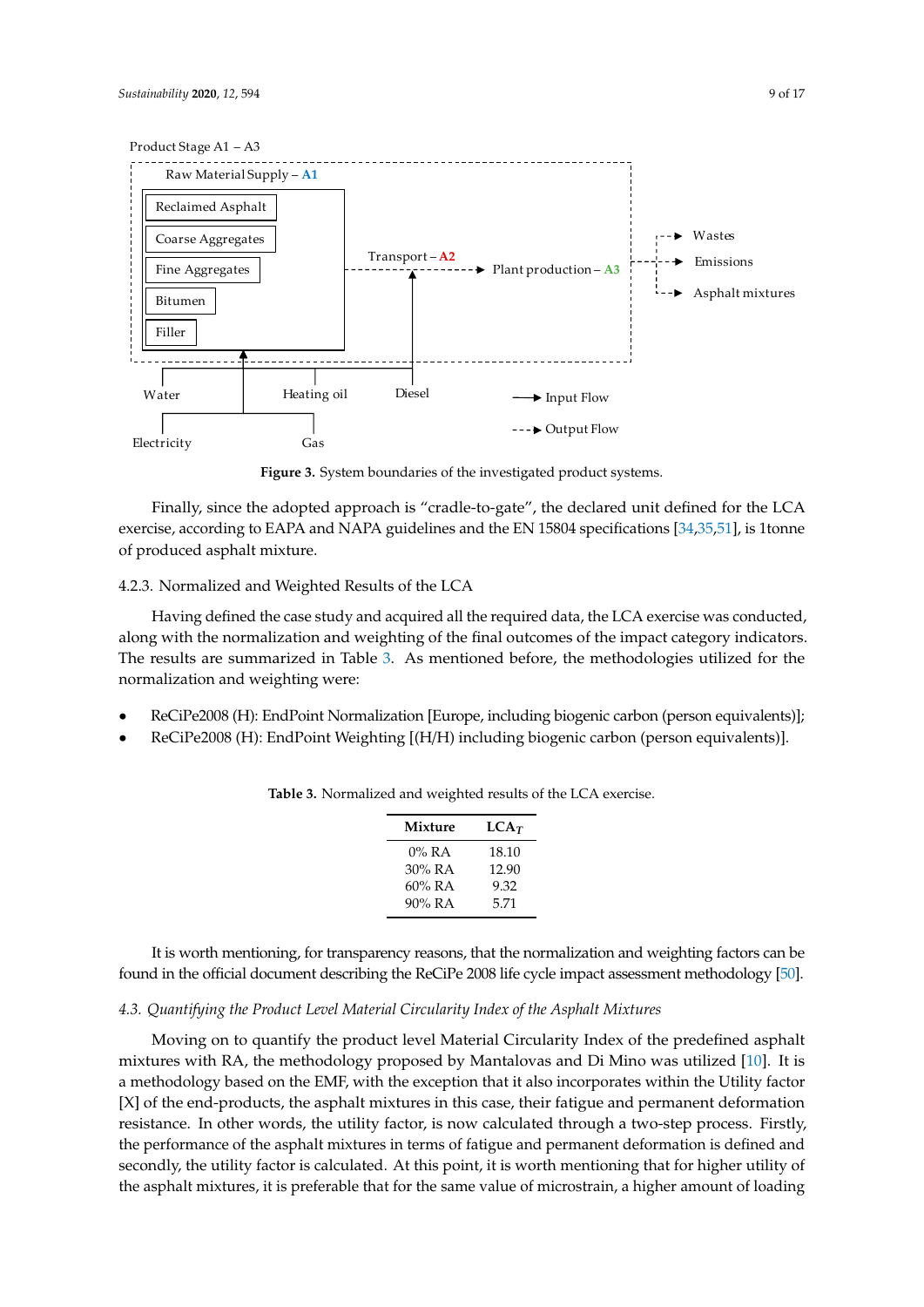cycles is achieved regarding the fatigue resistance of the mixtures, while for the permanent deformation resistance, lower rutting depth is preferred for the same amount of loading cycles. The formulae, that are used for the calculation of the utility factors' performances parameters can be found below:

$$
P_F = \frac{F}{F_{av}},\tag{2}
$$

$$
P_{PD} = \frac{1}{\frac{PD}{PD_{av}}},\tag{3}
$$

where F, is the average number of loading cycles before fatigue failure, and  $F_{av}$  is the actual average lifetime of an industry average asphalt mixture; namely, the asphalt concrete mixture with 0%RA in this case. Accordingly, PD is the average number of loading cycles before achieving a specific rutting depth value and  $PD_{av}$  is the equivalent number of loading cycles of an industry-average asphalt mixture before reaching the very same value of rutting depth. The utility factor in this way can be calculated as the productor of all the quantified performances; In this study, the fatigue and permanent deformation performances were utilized, as they are two independent characteristics of the end-products that correspond to different mechanical stresses. The formula quantifying the utility factor can be seen below:

$$
X = \prod_{i=1}^{n} [P_i],\tag{4}
$$

] 4461 3641 5527 1198

It hence, becomes apparent that for the evaluation of the final Material Circularity Index of the investigated asphalt mixtures, data about their fatigue and permanent deformation resistance is necessary.

## <span id="page-9-0"></span>4.3.1. Results Obtained by the Laboratory Testing and Calculation of the Utility Factors

In order to proceed, two experimental campaigns were launched and undertaken. The first one included the implementation of a permanent deformation resistance test by utilizing a wheel tracking machine (WTM) [\[52\]](#page-16-3), while the second one was the identification of the fatigue resistance of the asphalt mixtures by means of Four-point bending test on prismatic asphalt specimens [\[53\]](#page-16-4). Table [4](#page-9-1) presents the results obtained by the completion of the aforementioned tests in terms of the number of loading cycles when 0.5 µε of deformation was reached for fatigue, and depth of rutting (mm) after 20.000 loading cycles for permanent deformation. Moreover, the final values of the utility factors [X] can be seen in Table [4,](#page-9-1) as well.

**Mixture 0% RA 30% RA 60% RA 90% RA** Number of loading cycles at  $0.5 \mu \varepsilon$  [N<sub>f</sub>]

Rutting depth at 20.000 loading cycles [mm] 5.2 6.7 3.1 2.7

Utility Factor [X] 1 0.63 2.08 0.52

<span id="page-9-1"></span>

| <b>Table 4.</b> Results obtained for the fatigue and permanent deformation resistance for the asphalt mixtures |  |  |
|----------------------------------------------------------------------------------------------------------------|--|--|
| under studv.                                                                                                   |  |  |

<span id="page-9-2"></span>

| 4.3.2. Final Calculation of the Material Circularity Index of the Asphalt Mixtures (MCI $_{\rm MRA})$ |  |
|-------------------------------------------------------------------------------------------------------|--|
|-------------------------------------------------------------------------------------------------------|--|

Having obtained the corresponding utility factors for every asphalt mixture, the next step is to calculate the Material Circularity Indices of the asphalt mixtures. To do so, the described methodology has been utilized. The required data for the quantification has been acquired and summarized in Table [5,](#page-10-0) where the inputs and outputs of the final Material Circularity Index can be found.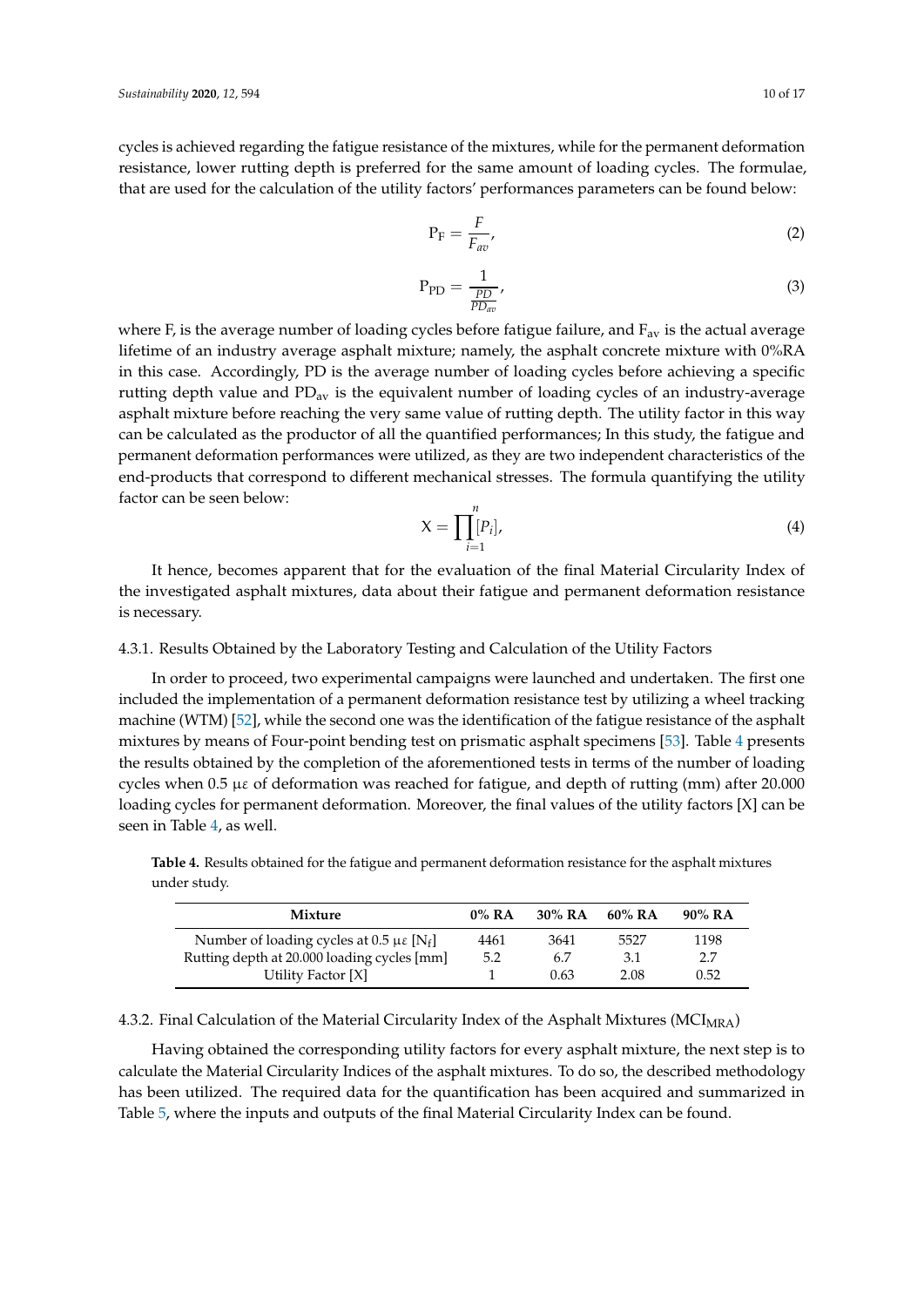<span id="page-10-0"></span>

| MCI <sub>MRA</sub> of the Investigated Asphalt Mixtures with RA                       |                          | $0\%RA$ | 30%RA   | $60\%$ RA    | $90\%$ RA |
|---------------------------------------------------------------------------------------|--------------------------|---------|---------|--------------|-----------|
| <b>DEFINITION</b>                                                                     | <b>SYMBOL</b>            |         |         | <i>VALUE</i> |           |
| Mass of Virgin Feedstock used                                                         | V(Kg)                    | 1000.00 | 700.00  | 400.00       | 100.00    |
| Fraction of feedstock derived from recycled sources                                   | $P_{RA}$                 | 0.00    | 0.30    | 0.60         | 0.90      |
| Mass of the finished product                                                          | $G_{MRA}$ (Kg)           | 1000.00 | 1000.00 | 1000.00      | 1000.00   |
| Fraction of the mass of the product collected for<br>recycling at the End-of-Life     | $F_{RA} = \Delta U$      |         |         | 0.00         |           |
| Amount of waste going to landfill or energy recovery                                  | $W_{EoI}$ (Kg)           | 1000.00 | 700.00  | 400.00       | 100.00    |
| Quantity of waste generated in the recycling process                                  | $W_T$ (Kg)               | 0.00    | 0.00    | 0.00         | 0.00      |
| Quantity of waste generated to produce any recycled<br>content used as feedstock      | $W_P$ (Kg)               | 0.00    | 6.12    | 12.24        | 18.37     |
| Efficiency of recycling process as treatment                                          | $E_T$                    |         |         | 98%          |           |
| Efficiency of the recycling process as production                                     | $E_{\rm P}$              |         |         | 100%         |           |
| Overall amount of unrecoverable waste                                                 | W(Kg)                    | 1000.00 | 703.06  | 406.12       | 109.18    |
| Linear flow index (LFI)                                                               | LFI                      | 1.00    | 0.70    | 0.40         | 0.10      |
| Utility factor                                                                        | X                        | 1.00    | 0.63    | 2.08         | 0.52      |
| Utility factor built as a function of the utility factor X<br>of the asphalt mixtures | F[X]                     | 0.90    | 1.43    | 0.43         | 1.73      |
| Product Level Material Circularity Index                                              | <b>MCI<sub>MRA</sub></b> | 0.1     | 0.1     | 0.83         | 0.82      |

**Table 5.** Inputs and outputs of the Material Circularity Index quantification.

# *4.4. Assessing the Environmental Sustainability and Circularity Indicator (ESC<sup>i</sup> )*

<span id="page-10-1"></span>The final step of the methodology is the quantification of the Environmental Sustainability and Circularity Indicator. As described in Section [4.3,](#page-8-2) the required inputs for this quantification are the normalized and weighted results of the LCA exercise (LCA<sub>T</sub>) per mixture, and the MCI<sub>MRA</sub> with the integrated fatigue and permanent deformation performances, also per mixture. The latter has been calculated and presented in Section [4.2.3](#page-8-3) and the former in Section [4.3.2.](#page-9-2) The calculation has been performed according to the formula  $(1)$ , as defined in Section [3.3.](#page-5-1) The final values of the ESC<sub>i</sub> can be seen in Table [6](#page-10-1) below.

| Table 6. Final results of the $\text{ESC}_i$ quantification. |  |
|--------------------------------------------------------------|--|
|--------------------------------------------------------------|--|

| Mixture   | ESC:  |
|-----------|-------|
| $0\%$ RA  | 7.38  |
| $30\%$ RA | 10.01 |
| $60\%$ RA | 68.42 |
| 90% RA    | 73.08 |

It can be clearly seen that the higher the percentage of reclaimed asphalt into the asphalt mixtures, the higher the value of the  $\text{ESC}_i$ . However, a higher rate of increase in the value of the described indicator can be observed between the alternatives with 30% RA and 60% RA than between the cases of 0% RA and 30% RA and 60% RA and 90% RA, respectively. This is something strongly corelated with the fatigue and permanent deformation performances of the asphalt mixtures, and with the increasing reclaimed asphalt percentages utilized in the mixtures. The higher the RA% incorporated into an asphalt mixture, the higher the energy demands for its screening and processing since an increased amount of RA is now in need to undergo these processes.

#### Discussion of the Obtained Results

In addition, Figure [4](#page-11-0) depicts the summarized results for the  ${\rm LCA}_{\rm T}$ , MCI<sub>MRA</sub>, and ESC<sub>i</sub>, versus the RA% incorporated into the asphalt mixtures. For the specific case study, the higher the percentage of the incorporated RA in the asphalt mixtures, the higher their combined environmental sustainability and circularity, as end-products. This is something to be expected. Significantly fewer virgin materials are introduced into the product system, less energy is required for the heating and mixing of the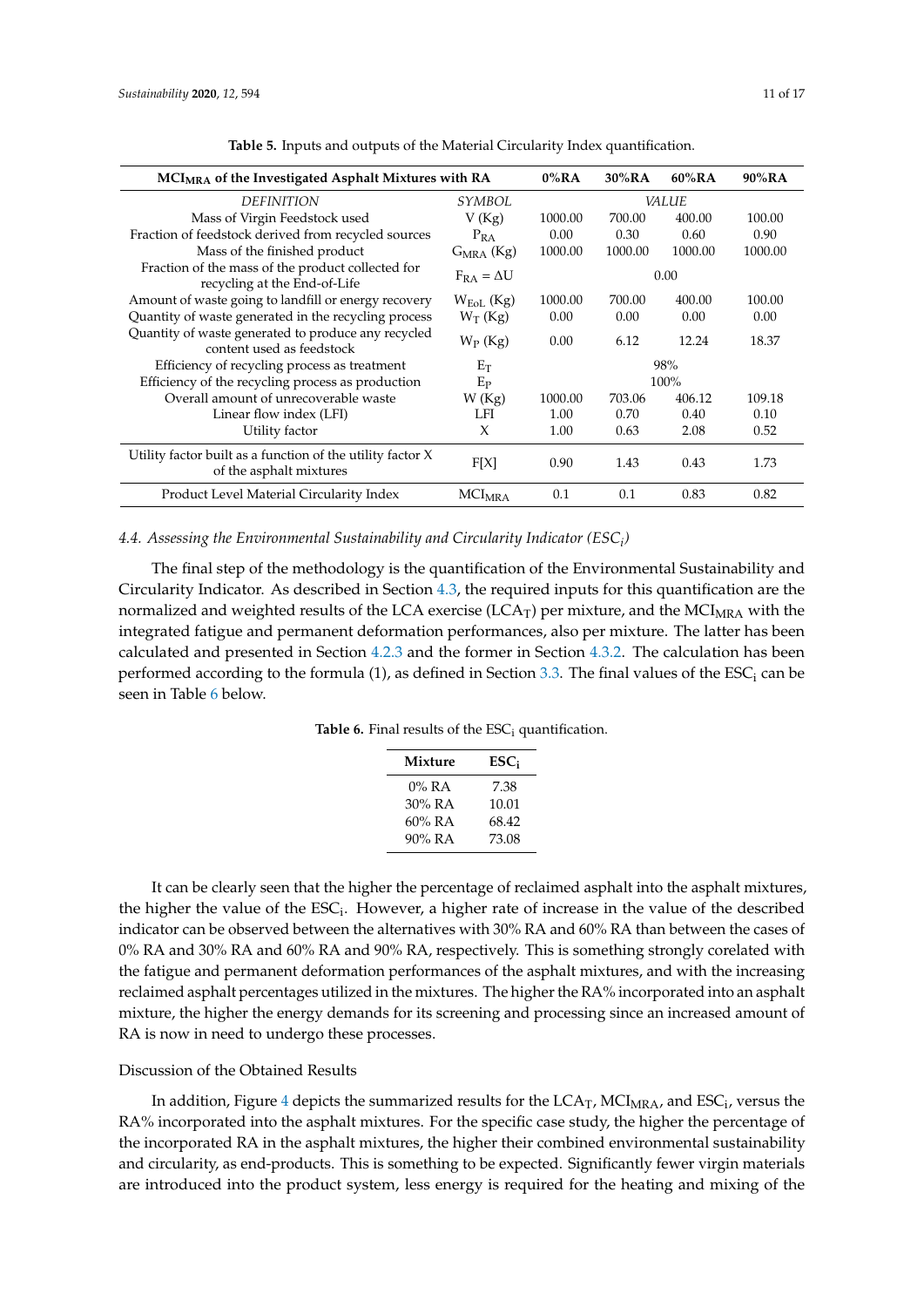aggregates and the bitumen for the production of the asphalt mixtures, and fewer materials have to be transported to the asphalt mixing plant from distant location. All these parameters are assisting aggregates and the bitumen for the production of the asphalt mixtures, and fewer materials have to<br>be transported to the asphalt mixing plant from distant location. All these parameters are assisting<br>towards reducing the d decreasing the utilization of virgin raw materials seems to have direct effects on the environmental<br>performance of the asphalt mixtures. In other words, increasing the RA% within the asphalt mixtures, performance of the asphalt mixtures. In other words, increasing the RA% within the asphalt mixtures, their aggregated environmental impacts to human health, ecosystems and resource availability are consistently decreasing. It is also noteworthy that the developed indicator is capable of emphasizing the most environmentally-friendly alternative since it can provide an enhanced discriminating criterion. This criterion is the ratio between the maximum and minimum values per alternative and indicator quantified. In other words, for the  $LCA_T$ , the aforementioned ratio accounts for  $18.10/5.71 = 3.17$ , for the MCI<sub>MRA</sub> is  $0.83/0.1 = 8.3$ , and finally, for the ESC<sub>i</sub> the value is 73.08/7.38 = 9.9, indicating an even more rigorous discriminative aspect between the most environmentally-friendly and circular alternative, than only considering the environmental impacts and the Material Circularity Index of the asphalt mixtures separately.

<span id="page-11-0"></span>

**Figure 4.** Summarized results for the  $LCA_T$ ,  $MCI_{MRA}$ , and  $ESC_i$  values per mixture (0%, 30%, 60%, 90%). and 90%).

However, the same trend is not exhibited for the MCI<sub>MRA</sub> of the asphalt mixtures, if investigated  $\frac{1}{2}$ individually. From Figure [4,](#page-11-0) it can be seen that the  $MCI_{MRA}$  of the mixture with 0%RA is the same with the MCI<sub>MRA</sub> of the 30%RA mixture. In addition, it is noteworthy that the Material Circularity  $\frac{1}{2}$ Index of the 60%RA mixture is higher than the corresponding MCI<sub>MRA</sub> of the asphalt mixture with  $\frac{1}{100}$ 90%RA. A key parameter that led to these results is the technical performance of the mixtures. The 90%RA. A key parameter that led to these results is the technical performance of the mixtures. The environmental benefits acquired by the inclusion of RA within the 30%RA and 90%RA mixtures, are partially jeopardized by their poorer performance in terms of fatigue and permanent deformation.<br>-In detail, for the same achieved deformation  $(0.5 \mu \varepsilon)$ , the mixture with 60%RA had to undergo 5527 loading cycles, while for the mixture with 90%RA, 1198 loading cycles were required, indicating loading cycles the superiority in terms of fatigue resistance of the former. This also indicates the key role that the technical performance of an asphalt mixture plays for its circularity. Regarding the investigated RA technical performance of an asphalt mixture plays for its circularity. Regarding the investigated RA values, the percentage of 30% is considered, in current technical practices, as a threshold not to be exceeded, especially if the final bituminous mixture is designed for the wearing course of an asphalt exceeded, especially if the final bituminous mixture is designed for the wearing course of an asphalt pavement. However, several studies confirm the adequacy of the mechanical performance of mixtures performance of mixtures with higher percentages RA  $[29,54–57]$  $[29,54–57]$  $[29,54–57]$ . It is therefore essential, for the RA content threshold, to be revised and updated upwards, so that the impacts of the asphalt mixture production on ecosystems, humans and resources, can actually be reduced. Hence, although the actual recycling practice of re-incorporating RA into asphalt mixtures is environmentally sustainable, it cannot be characterized circular in every case and under any circumstances. This proves that, as aforementioned, it is important that the sustainability implications of a CE-related action must be thoroughly investigated case by case.<br>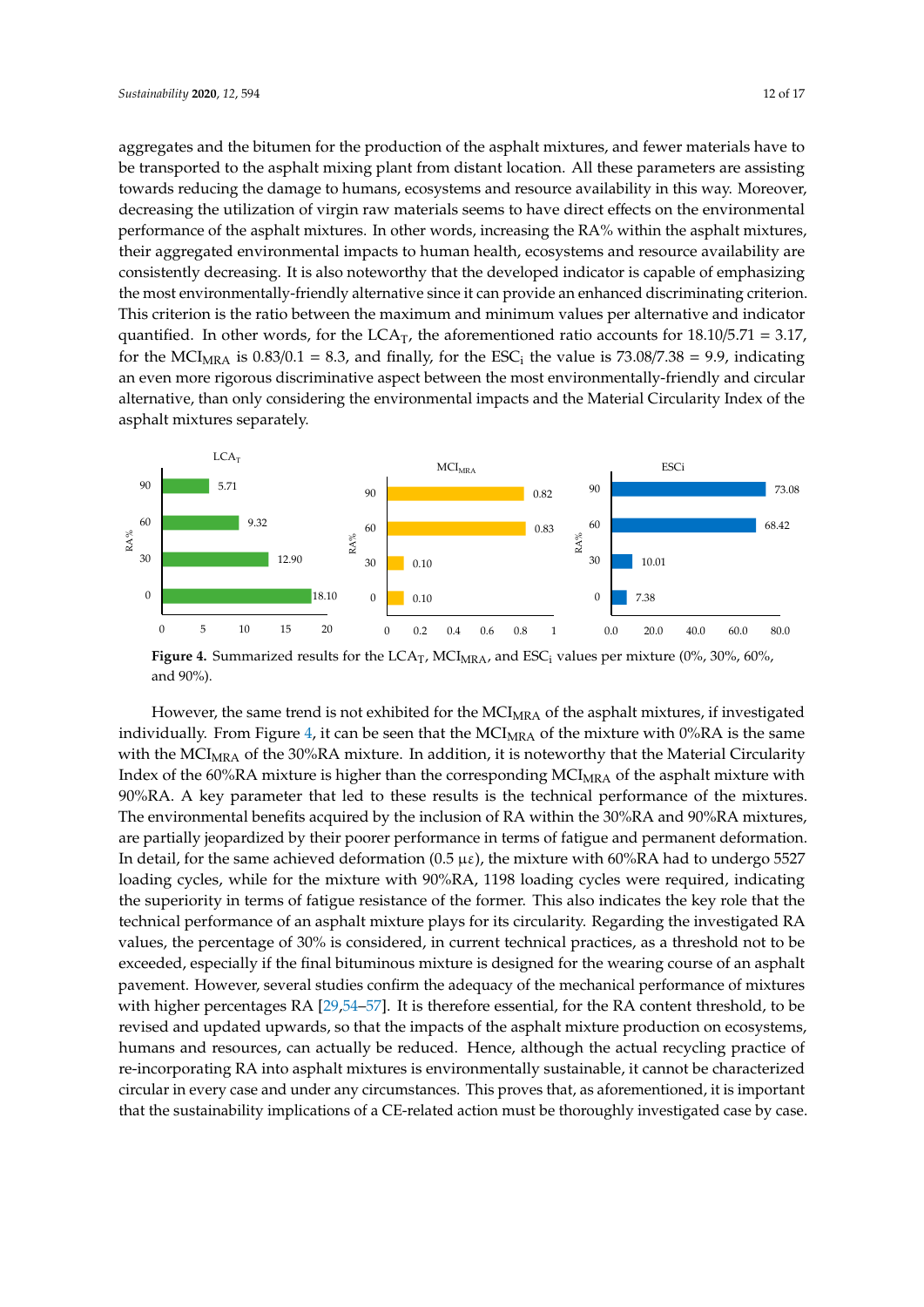### **5. Summary and Conclusions**

Paving the path towards more sustainable and circular operational patterns within the road engineering industry and its satellite clusters, frameworks such as the Life Cycle Sustainability Assessment, Life Cycle Assessment, Life Cycle Cost Analysis, and Multi-Criteria Decision Analysis, seem to be gaining strength and establishing their influence on decision-making processes in a steadily increasing rate. However, so far, during the implementation of these frameworks, individually or in parallel, a significant element for these assessments seems to be missing; the Circularity Assessment [\[58–](#page-16-7)[60\]](#page-16-8). This study, thus, attempts to provide a stepping stone towards the merging of two assessments; Sustainability and Circularity. To do so, a composite indicator expressed as a relationship between the aggregated, by means of normalization and weighting, environmental impacts of the "cradle-to-gate" life cycle stage of asphalt mixtures and their product level Material Circularity Index, was developed. It can be characterized as a weighting method, capable of weighting the aggregated environmental impacts of an asphalt mixture with RA, using as a weighting factor its own circularity. In this way, when different alternatives are considered, the utilization of the indicator, can provide national road authorities and involved stakeholders a ranking of their alternatives in terms of combined environmental sustainability and circularity. In this way, the road engineering industry can progress towards more accurate environmental assessment of their circular practices and their operational patterns in general.

A case study has been defined and undertaken in order for the functionality and usefulness of the indicator to be presented. Four asphalt mixtures with 0%, 30%, 60%, and 90% Reclaimed Asphalt, respectively, have been assessed in terms of their Environmental Sustainability and Circularity Indicator. It became apparent that the mixture with 90%RA exhibits the highest  $\text{ESC}_{\text{i}}$ , along with the lower environmental impacts and the second highest Material Circularity Index. While the RA% that is incorporated into the asphalt mixtures is increasing, the values of the  $\mathsf{ESC}_{\text{i}}$  indicator are increasing as well, proving that the most circular and environmentally sustainable alternative, for the context of this study is the one with 90%RA. Having developed the  $\mathsf{ESC}_{\mathrm{i}}$  indicator and utilized it into the described, pragmatic case study the following conclusions can be drown from it:

- For the specific case study, the asphalt mixture with 90%RA presents the highest value of  $\text{ESC}_i$ and thus, represents the most environmentally sustainable and circular alternative among all the investigated ones.
- Higher RA% in some cases are able to alter the mechanical performances of the asphalt mixtures but they tend to reduce the cradle-to-gate environmental impacts of the asphalt mixtures.
- The circularity of the asphalt mixtures with RA is highly dependent upon the fatigue and permanent deformation resistances of the asphalt mixtures and thus, directly related to the RA% incorporated in them.
- The utilization of the  $\text{ESC}_i$  indicator is able to weight the cradle-to-gate environmental impacts of an asphalt mixture through its circularity and thus, provide a more appropriate ranking factor than considering the mixture's environmental impacts or level of circularity individually.

Road authorities, public or private, along with the involved stakeholders and actors could utilize the developed indicator in the stages of design, construction and maintenance to better discriminate and promote asphalt mixture alternatives that can be environmentally beneficial while exhibiting high levels of circularity and adequate mechanical performance [\[29,](#page-14-21)[54](#page-16-5)[–57\]](#page-16-6). The results that can be obtained through its utilization can help them identify the most environmentally sustainable option that simultaneously exhibits the most desirable levels of circularity. A more sustainable and circular decision-making approach, which is also data and evidence-based can be adopted in this way; and the riddance of the currently dominating linear operating patterns can be achieved in a controlled way, promoting the desirable preservation or even enhancement of ecosystems, societies and human health. Responsible governmental bodies along with their corresponding national road authorities and pavement engineers should move towards the implementation of sustainability and circularity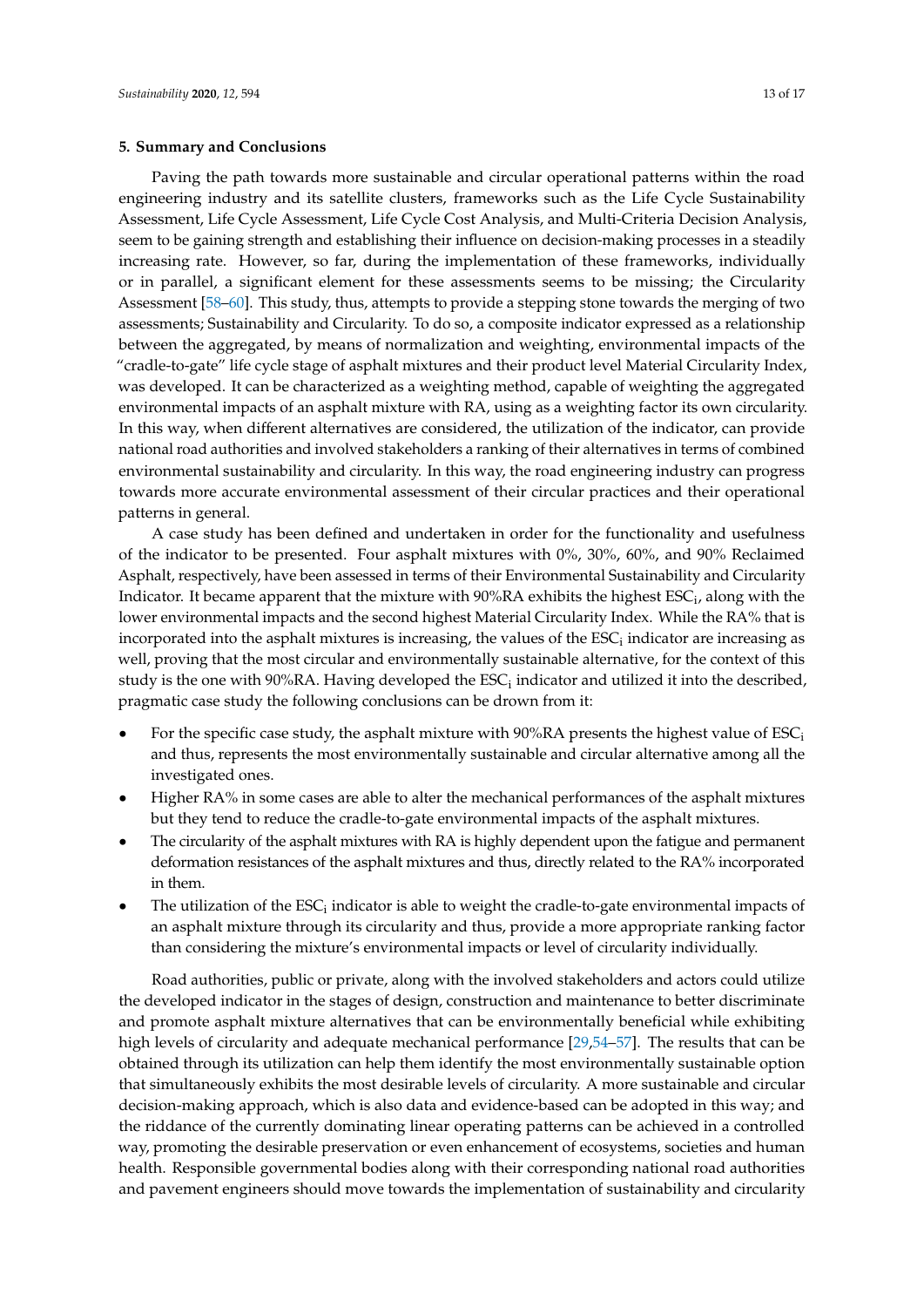assessment methodologies and support the update of technical standards and specification, in order to promote the utilization of increased percentages of recycled and innovative materials that are affiliated with lower environmental impacts, higher circularity indices and equivalently accepted mechanical performances.

This process, which is aligned with the global attempts of safeguarding natural resources, the environment and the human health, seems to be strictly dependent upon the will of national road authorities to implement policies aimed at revising and updating technical standards and specifications. This could be achieved through the inclusion of innovative and/or circular materials, after having evaluated both the technical and economic compliance, as well as the environmental profitability of their production and utilization processes, which is something that the developed indicator is taking under consideration and can ultimately project. In this direction, the research revolving around innovative tools, methodologies and decision-making support criteria, such as the  $\mathrm{ESC}_{\mathrm{i}}$ , is set with the aim to establish the choices made by the national road authorities and the relevant actors as scientifically valid and publicly transparent. This can support a controlled and transparent transition from the currently linear approaches, to scientifically-sound, circular and environmentally sustainable ones.

The extensive application of the decision-making tool to other products and materials belonging to the civil construction market, or in any case to other product markets, appears absolutely adequate when the type of circular approach is of a closed loop type; namely, when the original product, materials or components are integrated back into the manufacturing process or processes in which they were generated, and manufactured into new, similar, or equal value and performance products.

However, even circular processes of products that go through different sectors and/or markets, the developed decision-making tool can still be utilized via sensitivity analyses of the  $\mathsf{ESC}_{\text{i}}$  indicator, since the LCA<sub>T</sub> and MCI<sub>MRA</sub> parameters vary respectively, by giving prominence to the one considered strategically most relevant in a case-by-case perspective.

**Author Contributions:** Conceptualization, K.M. and G.D.M.; Methodology, K.M. and G.D.M.; Validation, K.M. Formal Analysis, K.M.; Investigation, K.M.; Data Curation, K.M. and G.D.M.; Writing—Original Draft Preparation, K.M.; Writing—Review & Editing, K.M. and G.D.M.; Visualization, K.M. and G.D.M.; Supervision, G.D.M.; Project Administration, G.D.M.; Funding Acquisition, G.D.M. All authors have read and agreed to the published version of the manuscript.

**Funding:** The SMARTI ETN project has received funding from the European Union's Horizon 2020 Program under the Marie Curie-Skłodowska actions for research, technological development, and demonstration, under Grant No. 721493. The research presented in this paper was carried out as part of the SMARTI ETN ESR10: "LCSA4TRANSPORT".

**Conflicts of Interest:** The authors declare no conflicts of interest.

**Disclaimer:** The contents of this paper reflect the views of the authors, who are responsible for the facts and the accuracy of the data presented. Any inclusion of manufacturer names, trade names, or trademarks is for identification purposes only and is not to be considered an endorsement. Moreover, this paper does not constitute a standard, specification, or regulation.

#### **References**

- <span id="page-13-0"></span>1. Korhonen, J.; Honkasalo, A.; Seppälä, J. Circular Economy: The Concept and its Limitations. *Ecol. Econ.* **2018**, *143*, 37–46. [\[CrossRef\]](http://dx.doi.org/10.1016/j.ecolecon.2017.06.041)
- <span id="page-13-1"></span>2. European Comission. *Communication from the Commission to the European Parliament, the European Council, the Council, the European Economic and Social Committee and the Committee of the Regions—The European Green Deal*; European Comission: Brussels, Belgium, 2019.
- <span id="page-13-2"></span>3. Deselnicu, D.C.; Militaru, G.; Deselnicu, V.; Zăinescu, G.; Albu, L. *Towards a Circular Economy—A Zero Waste Programme for Europe*; INCDTP-ICPI: Bucharest, Romania, 2018; pp. 563–568.
- <span id="page-13-4"></span>4. Ellen MacArthur Foundation. *Towards the Circular Economy*; Ellen MacArthur Foundation: Cowes, UK, 2013; Volume 1, pp. 1–96.
- <span id="page-13-3"></span>5. CIRAIG. *Circular Economy: A Critical Literature Review of Concepts*; Bibliothèque et Archives Nationales du Québec (BAnQ): Montreal, QC, Canada, 2015.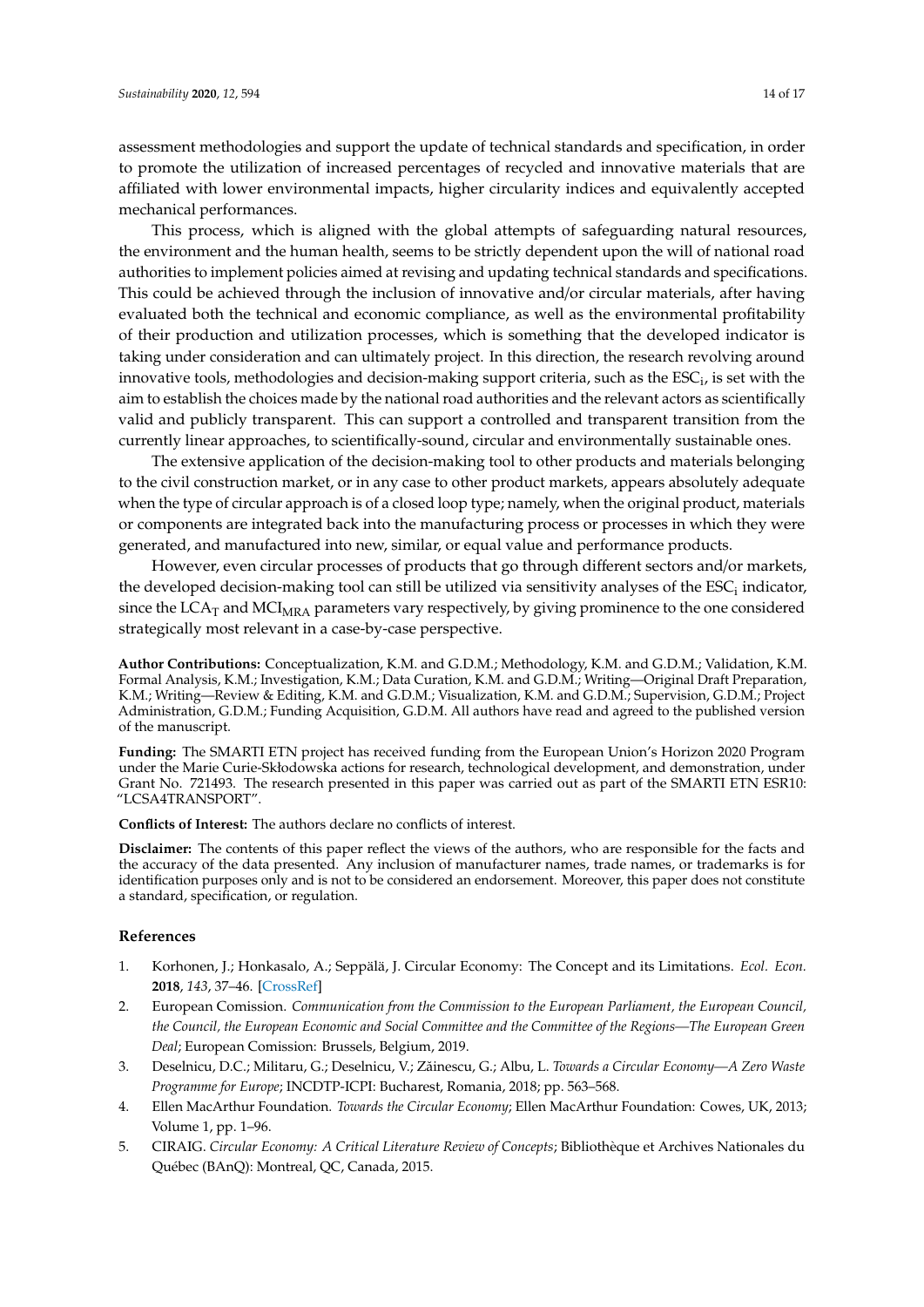- <span id="page-14-0"></span>6. Sitra. *The Opportunities of Circular Economy for Finland Circular Economy Potential in Finland Potential*; SITRA: Helsinki, Finland, 2015.
- 7. Sitra. *Leading the Cycle—Finnish Road Map to a Circular Economy 2016–2025*; SITRA: Helsinki, Finland, 2016.
- <span id="page-14-1"></span>8. Ellen MacArthur Foundation. Opportunities for the consumer goods sector. In *Towards Circular Economy*; Ellen MacArthur Foundation: Cowes, UK, 2013.
- <span id="page-14-2"></span>9. Ellen MacArthur Foundation. *Towards a Circular Economy: Business Rationale for an Accelerated Transition*; Ellen MacArthur Foundation: Cowes, UK, 2016.
- <span id="page-14-18"></span>10. Mantalovas, K.; Di Mino, G. The Sustainability of Reclaimed Asphalt as a Resource for Road Pavement Management through a Circular Economic Model. *Sustainability* **2019**, *11*, 2234. [\[CrossRef\]](http://dx.doi.org/10.3390/su11082234)
- 11. Ellen MacArthur Foundation. *Cities in the Circular Economy: An Initial Exploration*; Ellen MacArthur Foundation: Cowes, UK, 2017; p. 16.
- <span id="page-14-3"></span>12. Williams, J. Circular Cities: Challenges to Implementing Looping Actions. *Sustainability* **2019**, *11*, 423. [\[CrossRef\]](http://dx.doi.org/10.3390/su11020423)
- <span id="page-14-4"></span>13. Su, B.; Heshmati, A.; Geng, Y.; Yu, X. A review of the circular economy in China: Moving from rhetoric to implementation. *J. Clean. Prod.* **2013**, *42*, 215–227. [\[CrossRef\]](http://dx.doi.org/10.1016/j.jclepro.2012.11.020)
- <span id="page-14-5"></span>14. Lewandowski, M. Designing the Business Models for Circular Economy—Towards the Conceptual Framework. *Sustainability* **2016**, *8*, 43. [\[CrossRef\]](http://dx.doi.org/10.3390/su8010043)
- <span id="page-14-6"></span>15. Frosch, R.A.; Gallopoulos, N.E. Strategies for Manufacturing. *Sci. Am.* **1989**, *261*, 144–152. [\[CrossRef\]](http://dx.doi.org/10.1038/scientificamerican0989-144)
- <span id="page-14-7"></span>16. Linder, M.; Sarasini, S.; van Loon, P. A Metric for Quantifying Product-Level Circularity. *J. Ind. Ecol.* **2017**, *21*, 545–558. [\[CrossRef\]](http://dx.doi.org/10.1111/jiec.12552)
- <span id="page-14-8"></span>17. Frodermann, L. *Exploratory Study on Circular Economy Approaches, a Comparative Analysis of Theory and Practice*; Springer Fachmedien Wiesbaden: Wiesbaden, Germany, 2018.
- <span id="page-14-9"></span>18. Geng, Y.; Fu, J.; Sarkis, J.; Xue, B. Towards a national circular economy indicator system in China: An evaluation and critical analysis. *J. Clean. Prod.* **2012**, *23*, 216–224. [\[CrossRef\]](http://dx.doi.org/10.1016/j.jclepro.2011.07.005)
- <span id="page-14-10"></span>19. Park, J.; Sarkis, J.; Wu, Z. Creating integrated business and environmental value within the context of China's circular economy and ecological modernization. *J. Clean. Prod.* **2010**, *18*, 1494–1501. [\[CrossRef\]](http://dx.doi.org/10.1016/j.jclepro.2010.06.001)
- <span id="page-14-11"></span>20. Preston, F. *A Global Redesign? Shaping the Circular Economy*; Briefing Paper; Eerg Bp 2012/02; Chatham House: London, UK, 2012; p. 20.
- <span id="page-14-12"></span>21. Brey, M.; Hansen, K. *The Circular Economy: Powered by Cradle to Cradle*; Kienbaum: Gummersbach, Germany, 2016; p. 16.
- <span id="page-14-13"></span>22. Accenture. *Circular Advantage—Innovative Business Models and Technologies to Create Value in a World without Limits to Growth*; Accenture: Dublin, Ireland, 2014; p. 24.
- <span id="page-14-14"></span>23. Ellen MacArthur Foundation. *Towards the Circular Economy Volume 3: Accelerating the Scale-Up Across Global Supply Chains*; Ellen MacArthur Foundation: Cowes, UK, 2014; pp. 1–64.
- <span id="page-14-15"></span>24. Robèrt, K.H.; Broman, G.I.; Basile, G. Analyzing the concept of planetary boundaries from a strategic sustainability perspective: How does humanity avoid tipping the planet? *Ecol. Soc.* **2013**, *18*, 1–9. [\[CrossRef\]](http://dx.doi.org/10.5751/ES-05336-180205)
- <span id="page-14-16"></span>25. Stahel, W.R. The service economy: 'Wealth without resource consumption'? *Philos. Trans. R. Soc. A Math. Phys. Eng. Sci.* **1997**, *355*, 1309–1319. [\[CrossRef\]](http://dx.doi.org/10.1098/rsta.1997.0058)
- <span id="page-14-17"></span>26. Rashid, A.; Asif, F.M.A.; Krajnik, P.; Nicolescu, C.M. Resource conservative manufacturing: An essential change in business and technology paradigm for sustainable manufacturing. *J. Clean. Prod.* **2013**, *57*, 166–177. [\[CrossRef\]](http://dx.doi.org/10.1016/j.jclepro.2013.06.012)
- <span id="page-14-19"></span>27. Korhonen, J.; Wihersaari, M.; Savolainen, I. Industrial ecosystem in the Finnish forest industry: Using the material and energy flow model of a forest ecosystem in a forest industry system. *Ecol. Econ.* **2001**, *39*, 145–161. [\[CrossRef\]](http://dx.doi.org/10.1016/S0921-8009(01)00204-X)
- <span id="page-14-20"></span>28. Ellen MacArthur Foundation, Circularity Indicator. *An Approach to Measuring Circularity—Methodology*; Ellen MacArthur Foundation: Cowes, UK, 2006; Volume 23, pp. 159–161.
- <span id="page-14-21"></span>29. Lo Presti, D.; Airey, G.; Di Liberto, M.; Noto, S.; Di Mino, G.; Blasl, A.; Falla, G.C.; Wellner, F. Allback2pave: Towards a sustainable recycling of asphalt in wearing courses. In *Transport Infrastructure and Systems, Proceedings of the AIIT International Congress on Transport Infrastructure and Systems Transp. Infrastruct, Rome, Italy, 10–12 April 2017*; TIS 2017; CRC Press: Boca Raton, FL, USA, 2017; pp. 109–117.
- <span id="page-14-22"></span>30. Dai, B.; Lu, X. *Evaluation of Mechanical Properties of a New Warm-Mix Asphalt Using Sylvaroad Additive*; Athens Journal of Technology and Engineering: Athens, Greece, 2013; pp. 1–14.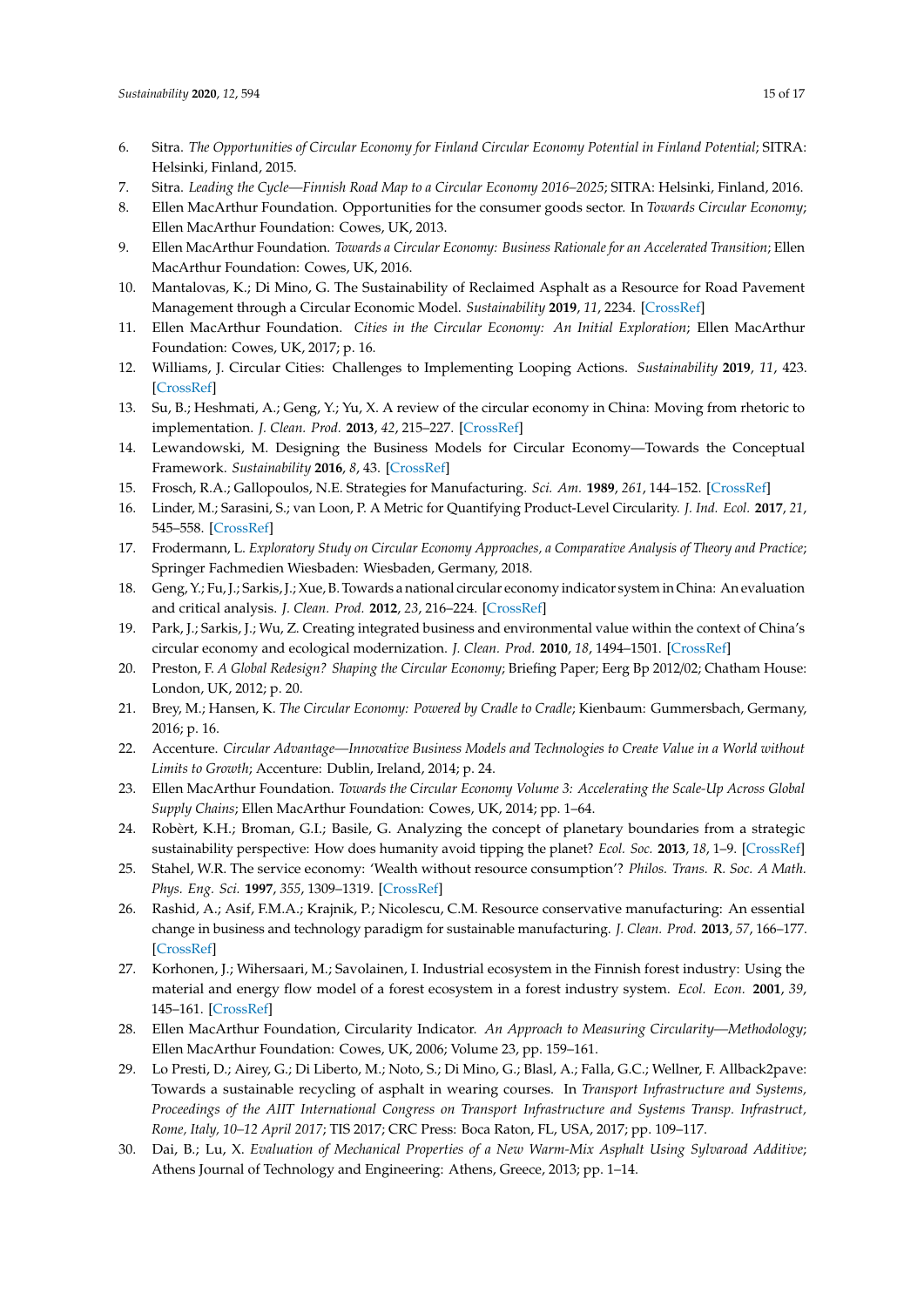- <span id="page-15-0"></span>31. The International Standards Organisation. *Environmental Management—Life Cycle Assessment—Requirements and Guidelines*; International Organisation for Standardazation: Geneva, Switzerland, 2006; Volume 2006, pp. 652–668.
- <span id="page-15-1"></span>32. International Organization for Standardization. *ISO 14040-Environmental Management—Life Cycle Assessment— Principles and Framework*; International Organization for Standardization: Geneva, Switzerland, 2006; Volume 3, p. 20.
- <span id="page-15-2"></span>33. The Norwegian EPD Foundation. *Product-Category Rules (PCR) for Preparing an Environmental Product Declaration (EPD) for Product Group Asphalt and Crushed Stone*; The Norwegian EPD Foundation: Oslo, Norway, 2010; pp. 1–22.
- <span id="page-15-3"></span>34. EAPA. *Guidance Document for Preparing Product Category Rules (PCR) and Environmental Product Declarations (EPD) for Asphalt Mixtures*; European Asphalt Pavement Association: Brussels, Belgium, 2017; p. 43.
- <span id="page-15-12"></span>35. Building Research Establishment (BRE). *Product Category Rules for Type III Environmental Product Declaration of Construction Products to EN 15804:2012*; BRE: Watford, UK, 2013; p. 43.
- <span id="page-15-4"></span>36. National Asphalt Pavement Association (NAPA). *Product Category Rules (PCR) For Asphalt Mixtures*; NAPA: Lanham, MD, USA, 2007.
- <span id="page-15-5"></span>37. Hube, G.A.; Kennedy, T.W.; Anderson, M. *The Superpave Mix Design Manual for New Construction and Overlays*; Strategic Highway Research Program: Washington, DC, USA, 1994.
- <span id="page-15-6"></span>38. Fellner, J.; Lederer, J.; Scharff, C.; Laner, D. Present Potentials and Limitations of a Circular Economy with Respect to Primary Raw Material Demand. *J. Ind. Ecol.* **2017**, *21*, 494–496. [\[CrossRef\]](http://dx.doi.org/10.1111/jiec.12582)
- <span id="page-15-7"></span>39. InternationalOrganization for Standardization 14044.*EnvironmentalManagement. LifeCycle Assessment. Requirements and Guidelines*; NTC-ISO 14044; International Organization for Standardazation: Geneva, Switzerland, 2007; Volume 3, p. 16.
- <span id="page-15-8"></span>40. Wellner, F.; Falla, G.C.; Milow, R.; Blasl, A.; Di Mino, G.; Di Liberto, C.M.; Noto, S.; Lo Presti, D.; Jimenez del Barco Carrion, A.; Airey, G.; et al. ALLBACK2PAVE Toward a Sustainable 100% Recycling of Reclaimed Asphalt in Road Pavements—Deliverable No D2.1 High-Content RA Warm Asphalt Mixture Design, Conference of European Directors of Roads (CEDR), Brussels, Belgium. 2015. Available online: https://[www.cedr.eu](https://www.cedr.eu/strategic-plan-tasks/research/cedr-call-2012/call-2012-recycling-road-construction-post-fossil-fuel-society/allback2pave/)/strategicplan-tasks/research/cedr-call-/[call--recycling-road-construction-post-fossil-fuel-society](https://www.cedr.eu/strategic-plan-tasks/research/cedr-call-2012/call-2012-recycling-road-construction-post-fossil-fuel-society/allback2pave/)/allbackpave/ (accessed on 10 December 2019).
- 41. Lo Presti, D.L. Deliverable No D3.1—AllBack2Pave End-User Manual CEDR Call2012: Recycling: Road Construction in a Post-Fossil Fuel Society ALLBACK2PAVE Toward a Sustainable 100% Recycling of Reclaimed Asphalt in Road Pavements, Conference of European Directors of Roads (CEDR), Brussels, Belgium. 2015, unpublished. Available online: https://www.cedr.eu/strategic-plan-tasks/research/cedr-call-/[call--recycling-road](https://www.cedr.eu/strategic-plan-tasks/research/cedr-call-2012/call-2012-recycling-road-construction-post-fossil-fuel-society/allback2pave/) [-construction-post-fossil-fuel-society](https://www.cedr.eu/strategic-plan-tasks/research/cedr-call-2012/call-2012-recycling-road-construction-post-fossil-fuel-society/allback2pave/)/allbackpave/ (accessed on 10 December 2019).
- 42. Falla, G.C. Toward a Sustainable 100% Recycling of Reclaimed Asphalt in Road Pavementa—International Workshop on Recycling: Road Construction in a Post-Fossil Fuel Society, Conference of European Directors of Roads (CEDR), Brussels, Belgium. 2014. Available online: https://www.cedr.eu/[strategic-plan-tasks](https://www.cedr.eu/strategic-plan-tasks/research/cedr-call-2012/call-2012-recycling-road-construction-post-fossil-fuel-society/allback2pave/)/ research/cedr-call-/[call--recycling-road-construction-post-fossil-fuel-society](https://www.cedr.eu/strategic-plan-tasks/research/cedr-call-2012/call-2012-recycling-road-construction-post-fossil-fuel-society/allback2pave/)/allbackpave/ (accessed on 10 December 2019).
- 43. AllBack2Pave. Towards a Sustainable 100% Recycling of Reclaimed Asphalt in Road Pavements-International Workshop on Recycling: Road Construction in a Post-Fossil Fuel Society-Material Performance-, Conference of European Directors of Roads (CEDR), Brussels, Belgium. 2014. Available online: https://[www.cedr.eu](https://www.cedr.eu/strategic-plan-tasks/research/cedr-call-2012/call-2012-recycling-road-construction-post-fossil-fuel-society/allback2pave/)/strategic-p lan-tasks/research/cedr-call-/[call--recycling-road-construction-post-fossil-fuel-society](https://www.cedr.eu/strategic-plan-tasks/research/cedr-call-2012/call-2012-recycling-road-construction-post-fossil-fuel-society/allback2pave/)/allbackpave/ (accessed on 10 December 2019).
- <span id="page-15-9"></span>44. Lo Presti, D. AB2P: Towards a Sustainable 100% Recycling of Reclaimed Asphalt in Road Pavements-International Workshop on Recycling: Road Construction in a Post-Fossil Fuel Society-Sustainability Assessment, Conference of European Directors of Roads (CEDR), Brussels, Belgium. 2014. Available online: https://[www.cedr.eu](https://www.cedr.eu/strategic-plan-tasks/research/cedr-call-2012/call-2012-recycling-road-construction-post-fossil-fuel-society/allback2pave/)/strategic-pl an-tasks/research/cedr-call-/[call--recycling-road-construction-post-fossil-fuel-society](https://www.cedr.eu/strategic-plan-tasks/research/cedr-call-2012/call-2012-recycling-road-construction-post-fossil-fuel-society/allback2pave/)/allbackpave/ (accessed on 10 December 2019).
- <span id="page-15-10"></span>45. Azienda Nazionale Autonoma Delle Strade. *Capitolato Speciale D'Appalto-Norme Tecniche*; Azienda Nazionale Autonoma Delle Strade: Rome, Italy, 2010.
- <span id="page-15-11"></span>46. Anthonissen, J.; Van den Bergh, W.; Braet, J. Review and environmental impact assessment of green technologies for base courses in bituminous pavements. *Environ. Impact Assess. Rev.* **2016**, *60*, 139–147. [\[CrossRef\]](http://dx.doi.org/10.1016/j.eiar.2016.04.005)